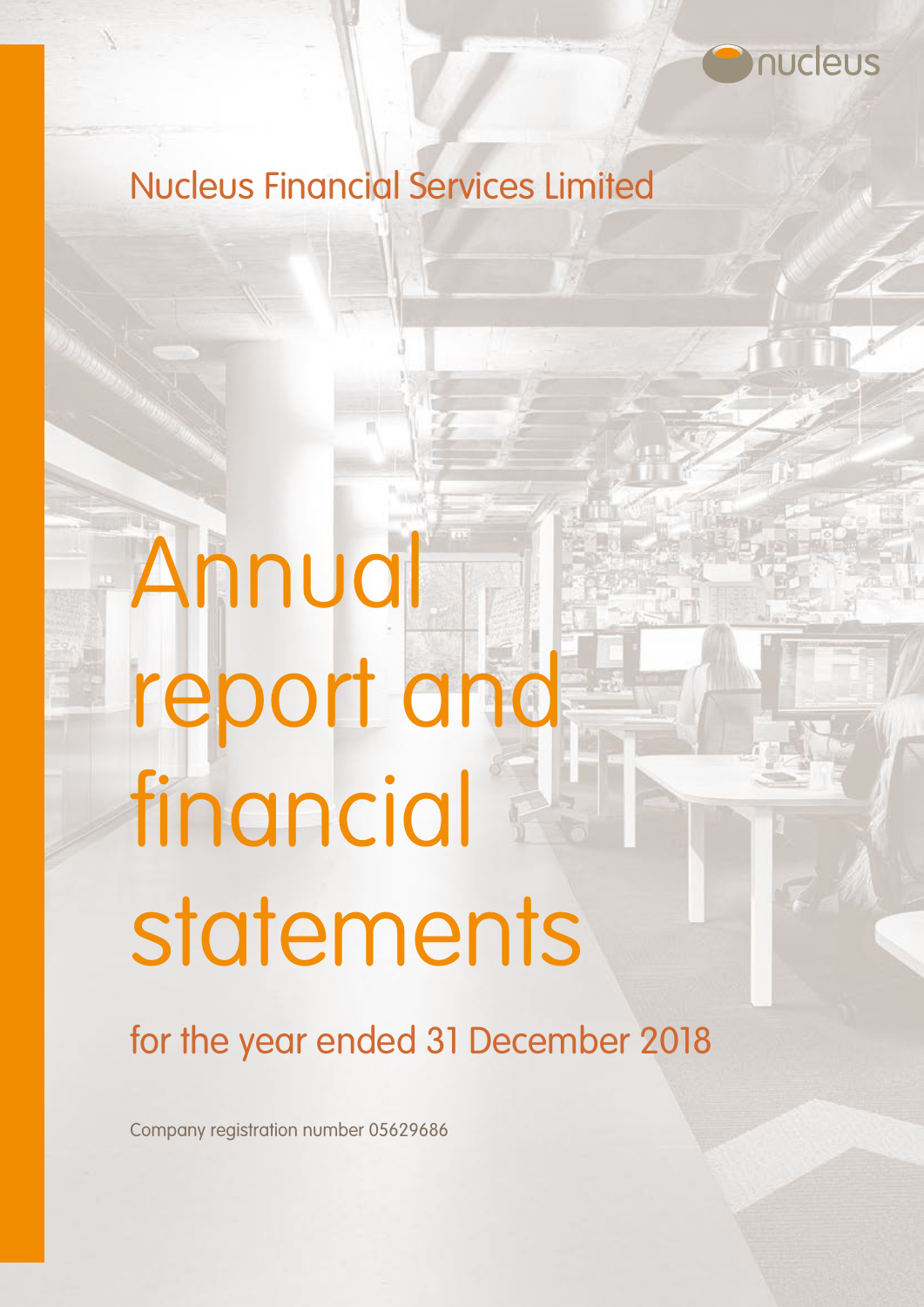# **Contents**

| Strategic report                      | 2  |
|---------------------------------------|----|
| Directors' report                     | 10 |
| Directors' responsibilities statement | 12 |
| Independent auditors' report          | 14 |
| Income statement                      | 16 |
| Statement of comprehensive income     | 17 |
| Statement of financial position       | 18 |
| Statement of changes in equity        | 19 |
| Notes to the financial statements     | 20 |
| Company information                   | 38 |



**TI** CI ю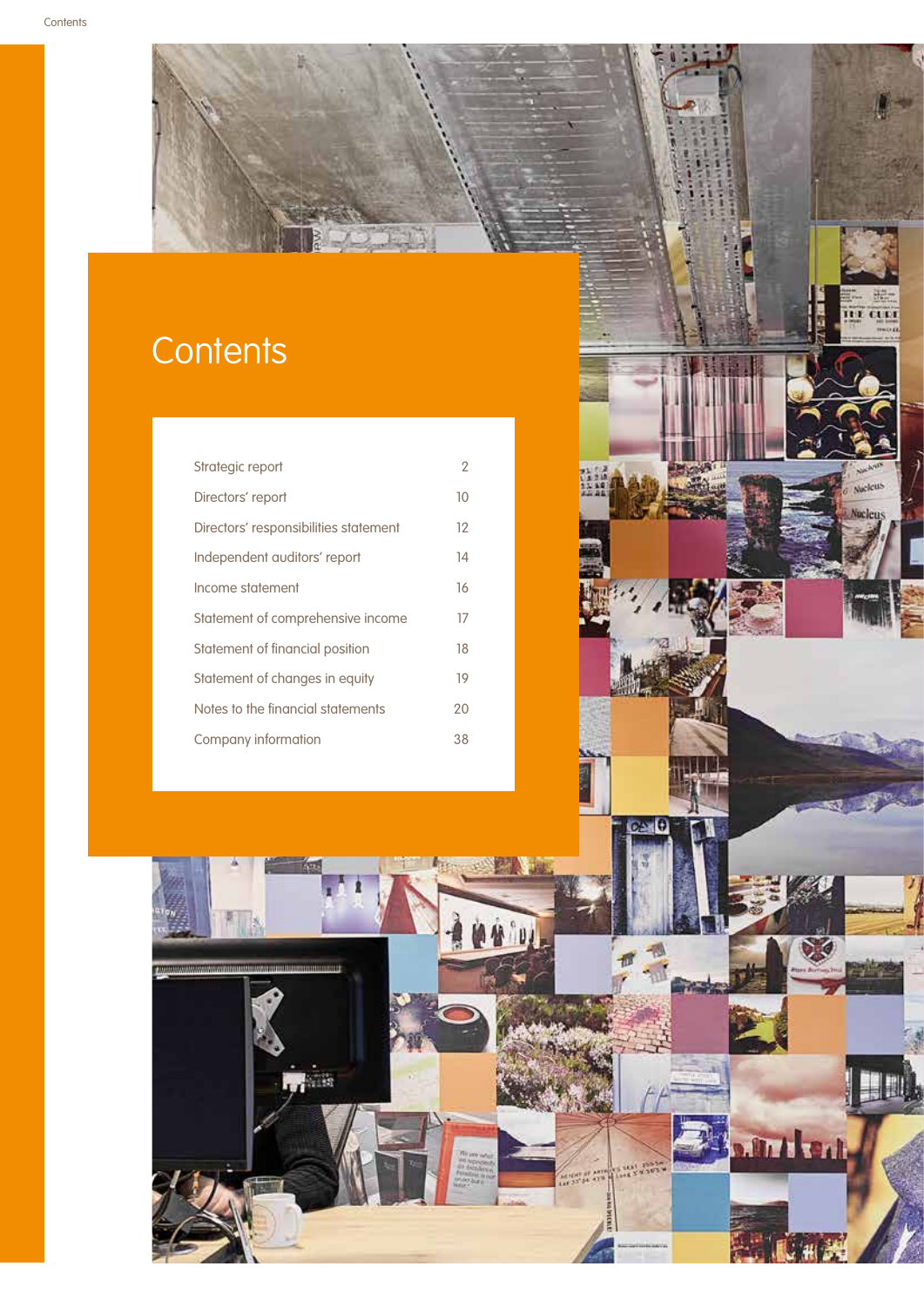#### Our purpose

Our purpose has been clear and consistent since our inception and that is to help advisers deliver better outcomes for their clients, our customers.

#### Our values

**BIRTHORY NUCLEARS** 

**VIC** 

**IEMINIAE** 

As an FCA regulated business, Nucleus operates within the eleven business principles of our regulator and its conduct regime. This regulatory underpin is supplemented by our values, which in aggregate provide the foundations that support our purpose and shape and unify the culture of the business. Together they are a core part of our identity and provide the framework for how we engage with our people, our users and our customers and how we drive value for our shareholders.



## Accountable

Taking full ownership for solving problems and delivering a solution. Being accountable is being aware, responsible and delivering.



# Authentic

Having confidence to be ourselves and not shying away from candid conversations. Being authentic is being respectful, honest and open.



# **Energetic**

Driving our business forward and making a difference for our customers. Being energetic is being proactive, innovative and tenacious.



# **Inspiring**

Pushing the boundaries and generating better ways of doing things. Being inspiring is being engaging, excellent and challenging.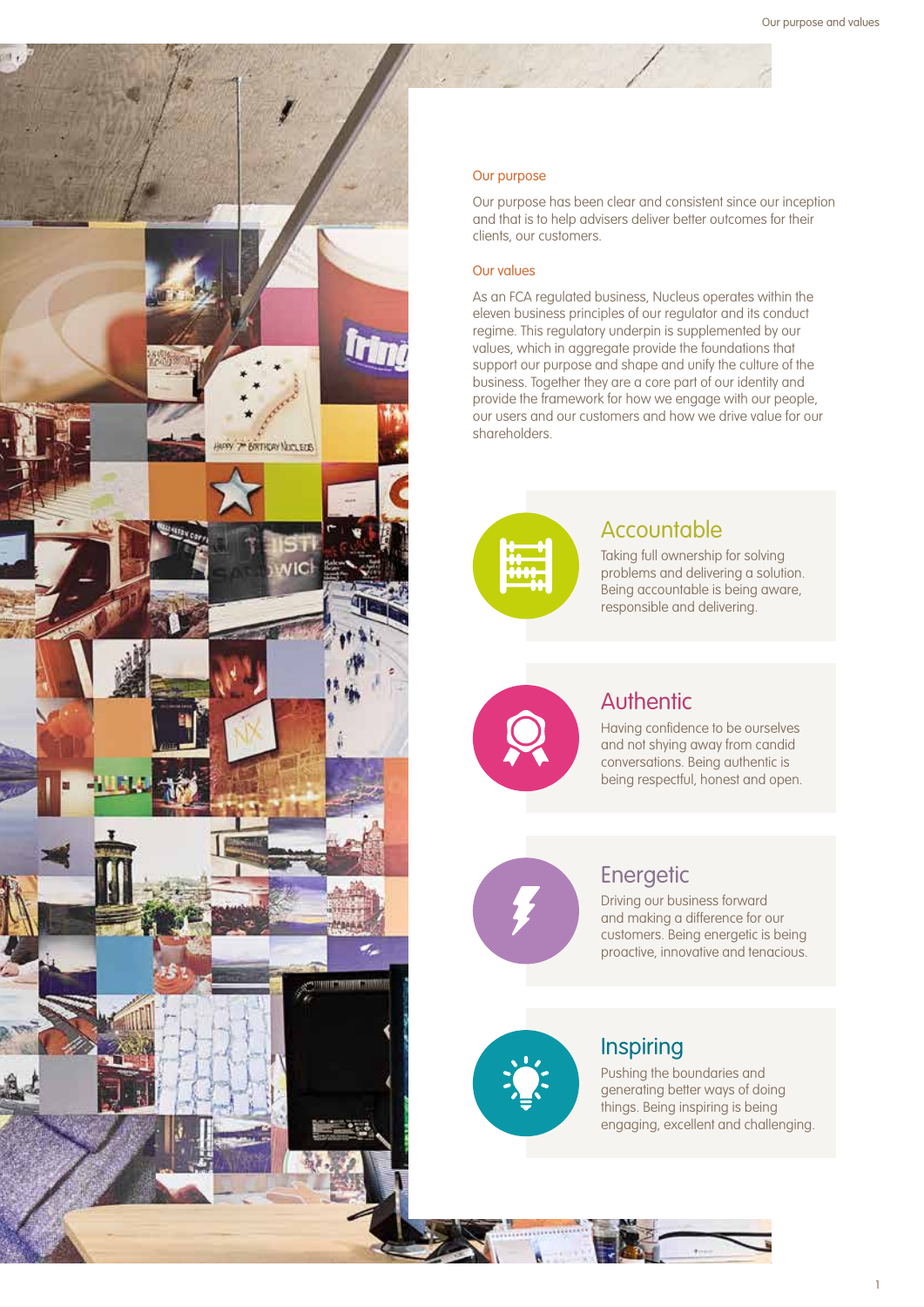# **Strategic** report

The directors present their strategic report for the year ended 31 December 2018 for Nucleus Financial Services Limited (NFS, the company).

#### About NFS

The company's principal activity is the provision of "wrap" investment administration services to selected financial advisers in the UK.

The company is a wholly owned subsidiary of Nucleus Financial Group plc (NFG) and together with Nucleus IFA Services Limited (NIFAS) forms the group (the group or Nucleus). The group provides a wrap platform to UK financial advisers. The Nucleus wrap allows clients to invest directly, or via various 'tax wrappers' into a broad range of asset types, including cash, unit trusts, OEICs, ETFs, investment trusts and other securities.

The company is authorised and regulated by the Financial Conduct Authority (FCA) and is classified as an IFPRU limited licence investment firm. Since June 2016 when it met the relevant threshold, the company has been further classified as a Significant IFPRU firm. In addition, the company has additional FCA and Her Majesty's Revenue and Customs (HMRC) obligations relating to its activities as an operator of a Self-Invested Personal Pension scheme (a Sipp Operator) and also those relating to the management of Individual Savings Accounts (an Isa Manager). The company is authorised to hold and control client money as part of its activities and is therefore subject to the FCA's client asset rules (Cass rules).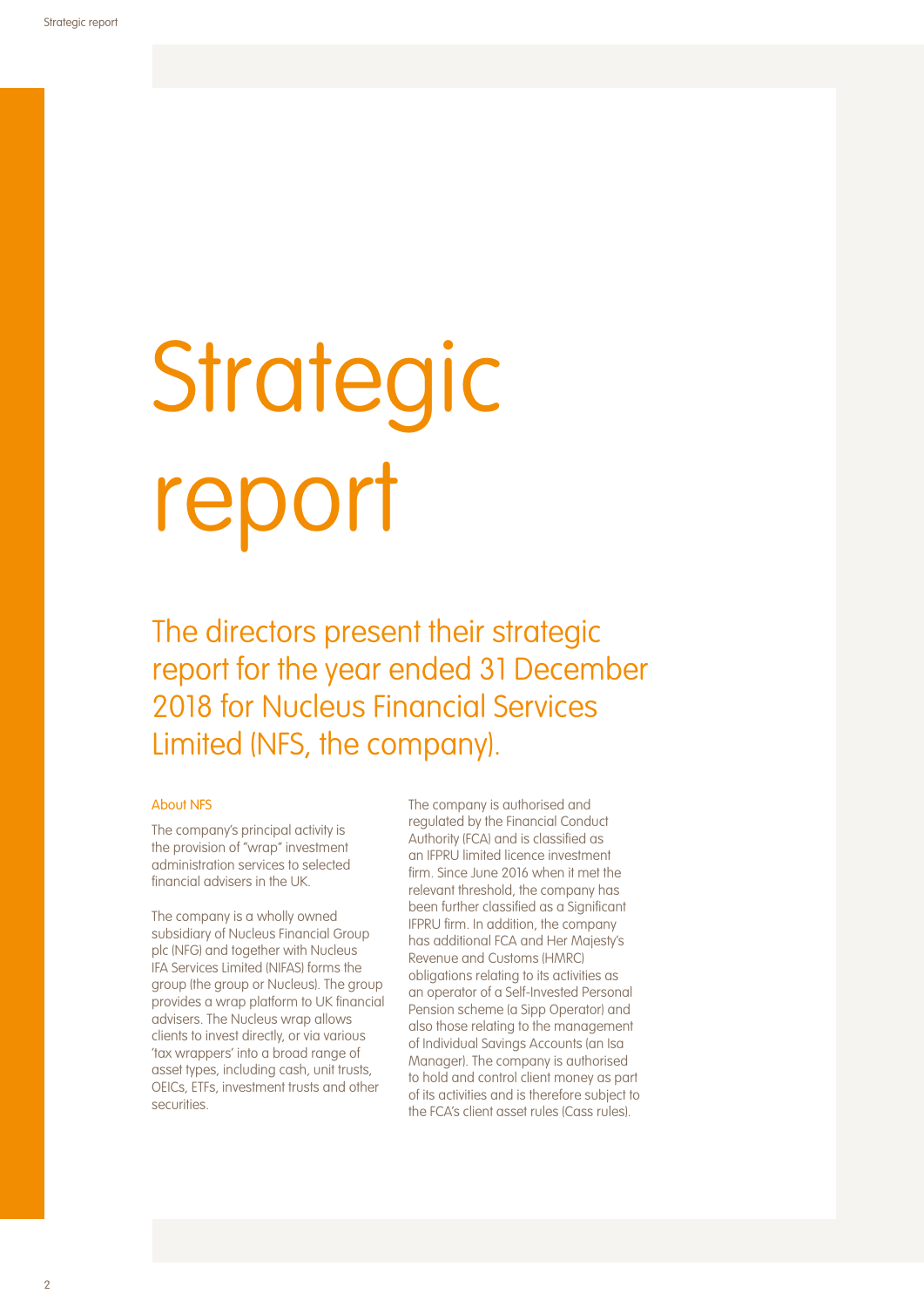#### Business review

#### **Overview**

The group was pleased to end last year having successfully completed two substantial strategic projects. NFG's July admission to AIM allowed us to mature our capital structure in accordance with our ambitions, and subsequent adjustments to our operating model have helped position us to become one of the most scalable and technology-led independent platforms in our market.

Despite a reduction in inflows resulting from the challenging market environment, we were pleased to add over 8,600 new customers, helping grow assets under administration (AUA) to £13.9bn, increase turnover to £49.4m and substantially grow operating profit

to £7.4m. We also welcomed 43 new firms and 172 new advisers as platform users and this group is expected to

contribute positively to future inflows. In such a full year, we were delighted to gain recognition as platform of the year in the Schroders and Money Marketing awards and also to retain CoreData's best medium-platform award for the seventh year in succession.

#### Market environment

Several environmental themes combined to make 2018 a more challenging year than the prior year, although the advised platform market nevertheless grew 3 per cent to £364bn at the end of the year<sup>1</sup>.

Stockmarkets experienced increased volatility and a generally downward trend through the year, negatively impacting growth in assets under administration and inflows, which have some correlation to investor sentiment. Inflows also suffered from a reduction in the number and value of pension transfers. Despite the modest recovery in Q1 2019, the continued lack of clarity caused by Brexit and the ongoing impact on investor confidence is doing little to promote stability and these themes may continue throughout 2019.

From a regulatory perspective, the introduction of the EU Markets in Finance Instruments Directive (2014/65/EU) (Mifid II) created some operational disruption to adviser businesses, leading to some capacity issues as new processes bed in. Over time, the enhanced transparency afforded by these new rules will encourage greater accountability and in time can be expected to deliver a more effective market for customers. In essence, fund managers are now subject to the same disclosure requirements as have been applied to financial advisers and platforms since the introduction of the retail distribution review (RDR) in 2013.

In addition, the FCA published the final findings in respect of its Investment Platform Market Study on 14 March 2019. We welcome the findings and agree with its reiteration that the platform market is generally competitive. We are in full support of the proposed ban on exit fees and believe customers should be free to move between platforms without being exposed to financial or practical barriers. The study was borne from the asset management market study and we would expect the use of better analytics and improved transparency under Mifid II to apply further downward pressure on fund fees over time which will improve end-to-end value for money for clients.

It is increasingly apparent that the advised platform market is polarised between those who see platforms as a distribution channel for in-house fund management and those seeking to make financial advisers more effective in the pursuit of better customer outcomes.

Platform pricing continued to drift downward in 2018, somewhat catalysed by special deals available from certain platforms aiming to drive in-house fund flows and those that have been through technology programmes that have caused disruption for advisers and their clients. It remains to be seen how durable such deals will prove in the light of new fee disclosures and (for the latter group) after operations have returned to a steady state.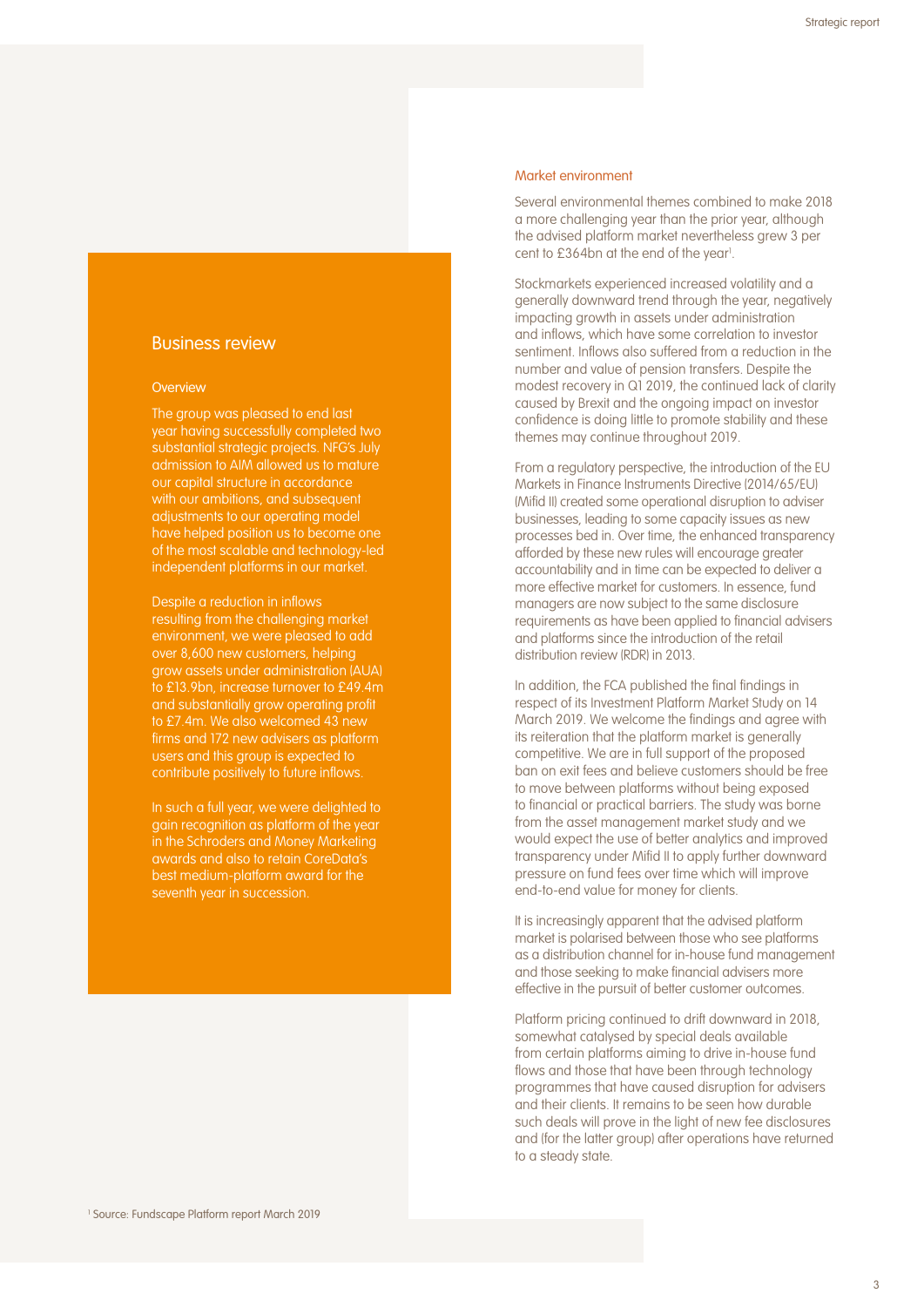#### Product development

In keeping with the rest of our sector, the early part of the year was focused on delivering new capabilities and operational changes in respect of Mifid II and General Data Protection Regulations (GDPR). We also made progress in delivering our new re-engineered client portal, an improved capital gains tool and further enhancements to our multiple award-winning reporting capabilities.

Beyond these areas, our efforts were primarily aimed at improving operational efficiency and executing changes to our operating model, the latter resulting in us having a direct licence with Bravura for the provision of its Sonata technology for the first time. Sonata sits at the core of our technology infrastructure and we are particularly excited about what we can achieve under the terms of this new relationship structure.

Following implementation of our new operating model in Q4, we have already been successful in completing a Sonata upgrade and in adding a Junior Isa to our proposition. We have planned (and expect) to substantially accelerate our product development through 2019 and beyond with a view to becoming the most technology-enabled and ultimately scalable platform in our market.

#### **Outlook**

The commercial and regulatory agenda will increasingly be set by the pursuit of improved customer outcomes and we believe our longembedded commitment to transparency and our strategy of targeting more modern and customeraligned advisers will prove correct. The advised platform market is now forecast to grow to £581bn by the end of 2023 (representing 9.3 per cent compound annual growth over the next five years<sup>1</sup> and this structural trend is a key driver of our medium/long-term growth.

Despite today's stockmarket headwinds, we view the market outlook as positive for better quality advisers and those that provide services to those advisers. We similarly believe that platform pricing will continue to correlate to the utility value on offer and that while all components in the sector are set to experience price compression, the greatest focus will arise in asset management where transparency is a more contemporary concept.

We expect the new disclosures resulting from Mifid II to generate substantial scrutiny on all-in fees and believe that advised platforms can play a positive role in creating meaningful cost efficiency for adviser users and their customers, whether delivered through improved practice management for advisers or more effective procurement of asset management for customers.

Rather than act as distribution channels for expensive retail asset management, platforms have scope to use data insights and portfolio construction techniques to substantially improve accountability across the value chain, adding value in such a way that pricing pressure may become diluted.

Successful execution of our product roadmap is vital to us accelerating growth and we believe our new operating model will allow us to achieve this without incurring significant unplanned costs which would negatively impact our financial outlook. The combination of Sonata and our inhouse capabilities has been carefully designed to balance agility, scalability and resilience and we look forward to being able to demonstrate these characteristics over time.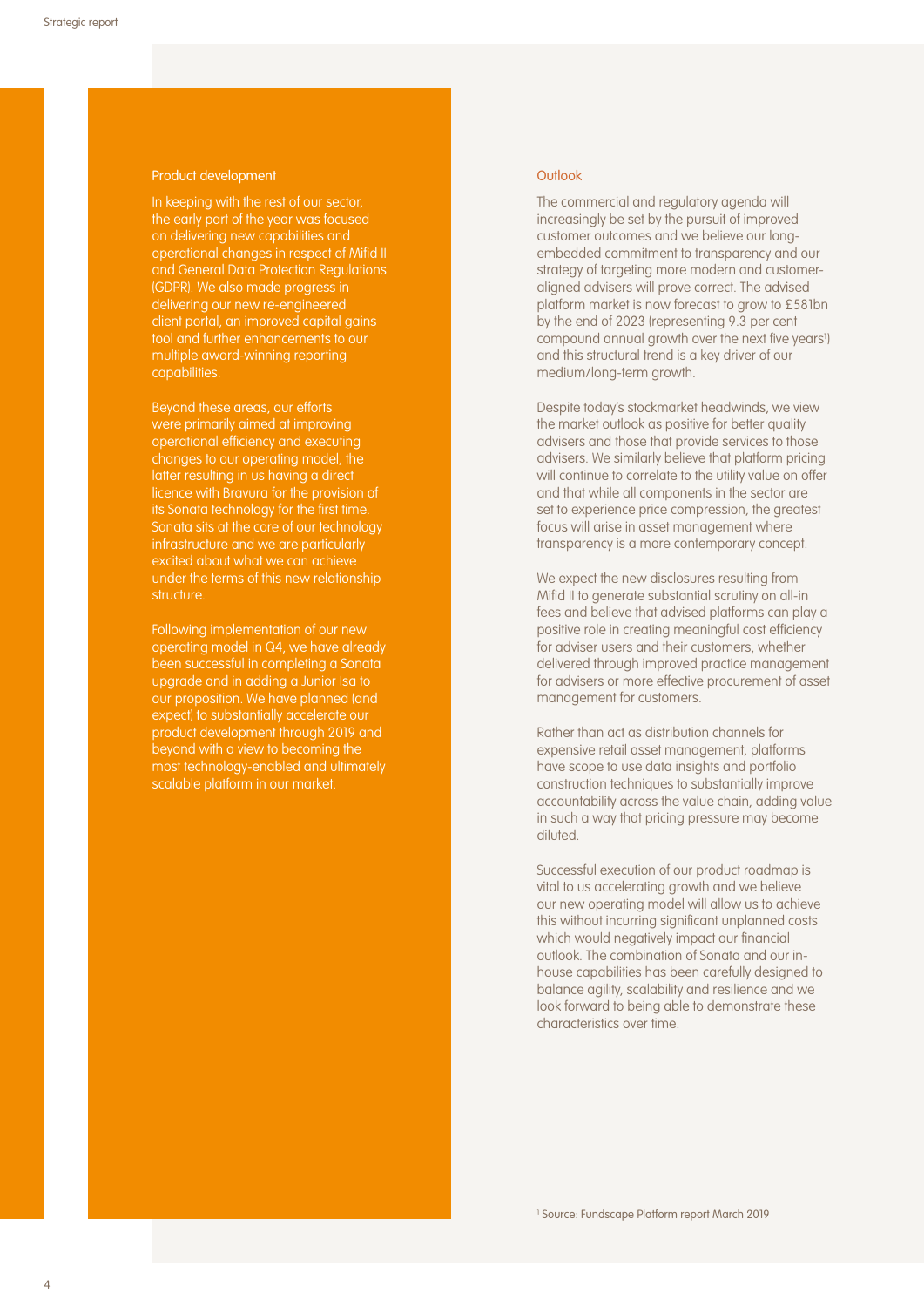#### Dividend

During the year the company paid interim dividends in June and October totalling £2.3m.

The directors have declared a further interim dividend of £3.5m, payable in May 2019.

The company's key performance indicators are:

|                                  | 2018       | 2017       |
|----------------------------------|------------|------------|
|                                  | £'000      | £'000      |
| Assets under<br>administration   | 13,883,713 | 13,576,703 |
| Turnover                         | 49,405     | 45,462     |
| Operating<br>profit              | 7.444      | 5.534      |
| Profit for the<br>financial year | 6,021      | 4.420      |

#### Principal risks and uncertainties

The following principal risks relate to the group and company's business and the sector in which it operates. The risks and uncertainties described below are not intended to be exhaustive.

Additional risks and uncertainties not presently known to the directors or that the directors currently deem to be immaterial could also have an adverse effect on the group's business and financial performance.

The group operates a risk framework through which it can systematically identify actual and potential risk events and seeks to put in place appropriate policies and controls as safeguards. Our key risk categories as set out in our risk taxonomy are summarised below, are managed within the risk appetites set by the board on an annual basis. Additional information can be found in our Pillar 3 disclosures which can be found at https://nucleusfinancial.com/investors.

## Strategic and business model risks

#### Fluctuations in capital markets, and economic, political and market factors that are beyond the group's control

The group's turnover and performance are directly linked to the value of AUA held on the platform, which in turn is linked to the level of inflows, outflows and the performance of the assets and asset classes into which customers have invested. A decline in capital market asset values may: (i) reduce the value of the AUA on the platform; (ii) prompt clients (in conjunction with their financial advisers) not to make further investments or to withdraw funds from the platform; and (iii) make it more difficult for financial advisers to attract new clients to advise through the platform.

Economic, political and market factors can also affect the level of inflows and outflows and the performance of investment assets. For example, a general deterioration in the global economy, and the UK economy in particular, may have a negative impact on customers' disposable income and assets, and the value of savings and investments on the platform.

#### **Competition**

The provision of advised platforms is competitive and Nucleus faces significant competition from a number of sources, including other intermediated platform providers, life insurance companies, asset and fund managers and direct to consumer investment platforms. While the group strives to remain competitive by continuing to develop its online and offline offering, the risk exists that it is unable to adapt to changing market pressures or customer demands, keep pace with technological change and platform functionality relative to its competitors or maintain its market share given the intensity of the competition.

Competition may also increase in response to demand dynamics, further consolidation (including vertical integration) in the wider financial services sector, new entrants to the market or the introduction of new regulatory requirements (including those targeted at financial advisers or other market participants).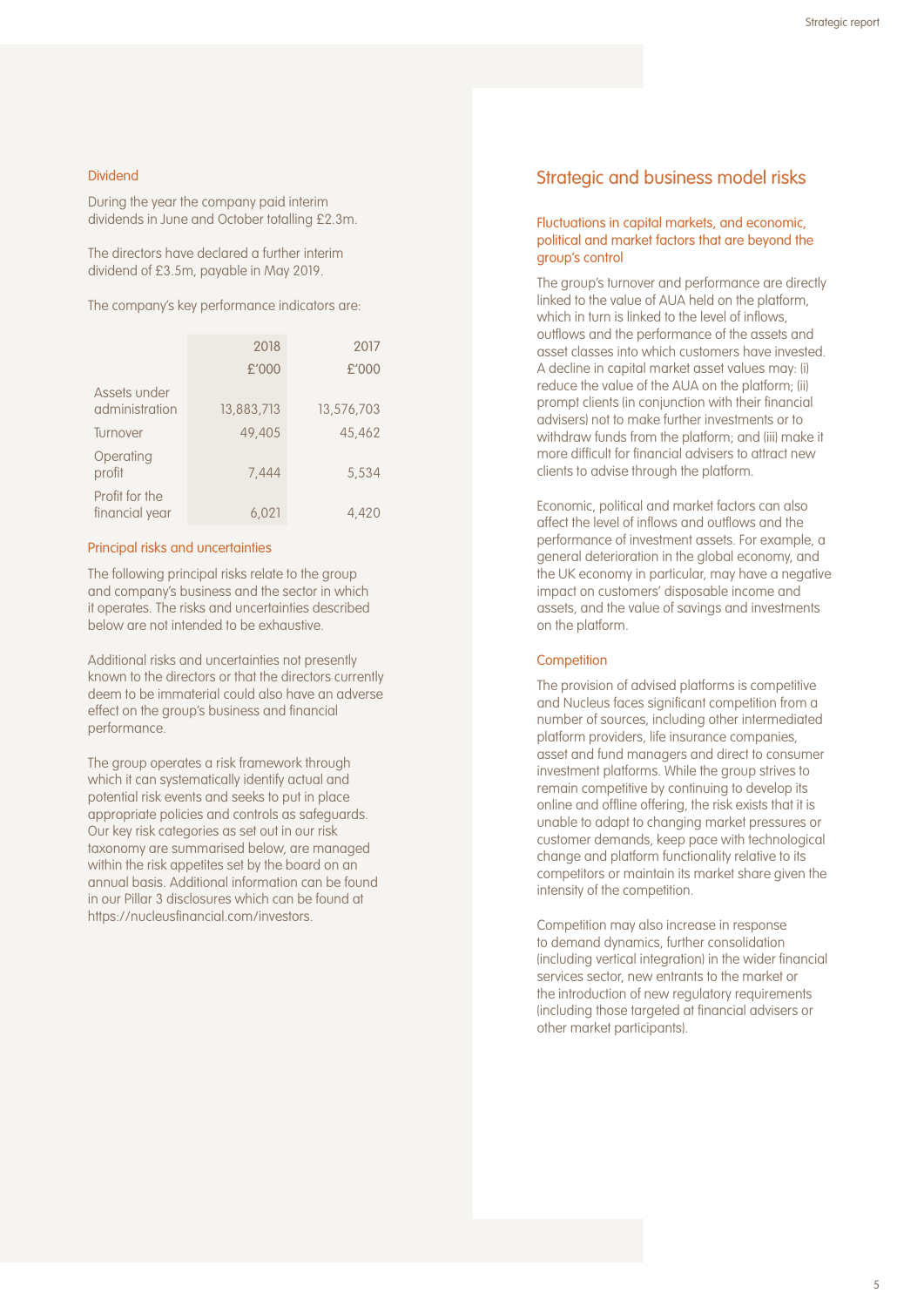#### Relationship with financial advisers

While Nucleus has been able to maintain strong, longstanding relationships with its adviser users, there can be no assurance that this will continue. The group could lose or impair relationships as a consequence of, among other things, operational failures, uncompetitive functionality or pricing, reputational damage, consolidation and vertical integration in the financial advice market or the closure of firms of financial advisers. The loss of, or deterioration in, the group's relationships with its financial adviser base, particularly those responsible for directing significant inflows to the platform, could have a material adverse effect on AUA and revenues.

#### Reliance on key suppliers

Nucleus, like many other participants in the wrap platform market, operates a business model that outsources selected components of its operations and technology services, and enters into agreements with selected product providers to distribute and administer their products as part of the Nucleus wrap platform. As a result, the group has a reliance on its key suppliers and performance issues affecting these products and services may have an adverse impact on Nucleus' strategy and business performance.

The group's key suppliers are:

- Genpact WM UK Limited, who Nucleus outsources wrap administration services to;
- Bravura Solutions Limited, who Nucleus outsources platform technology services to;
- Scottish Friendly Assurance Society Limited and Sanlam Life & Pensions UK Limited, who provide the onshore bond tax wrappers on the platform, and RL360, who provides the offshore bond tax wrapper on the platform; and
- Alliance Trust Savings Limited, who provides stockbroking services.

## Operational and regulatory risks

#### **Operational**

The nature of the activities performed by the group is such that a degree of operational risk is unavoidable. Operational risk may have a number of consequences, including deficient service delivery, poor customer outcomes, an inability to scale effectively, reputational damage and financial loss.

The group's operational risks can be divided into three main categories (people, operational process and controls and technology) with relevant examples of each below:

#### People

- failure to attract, train, motivate and retain core skills and knowledge in the company;
- people-related errors in core processes;

Operational process and controls

- failure in core processes and controls (whether preventative or detective), either by the company or by third parties;
- failure in systems and controls in place to meet the requirements of taxation and other regulations in respect of the suitability of certain investments to be held within certain tax wrappers and accounts;

#### **Technology**

- failure of, or disruption to, the sophisticated technology and advanced information systems (including those of the group and its third-party service providers) upon which the group is dependent;
- inability to respond to the need for technological change as a result of the failure to continue to improve new technologies, through lack of appropriate investment in new technologies or through such investment proving unsuccessful;
- failure to maintain existing technologies or to invest appropriately in continuing improvements to those technologies;
- vulnerability of the group's networks and platform (and those of its third-party service providers) to security risks, cyber-attack or other leakage of sensitive or personal data;
- vulnerability of the group's networks and platform (and those of its third-party service providers) to security risks or cyber-attack leading to direct theft of monies or assets.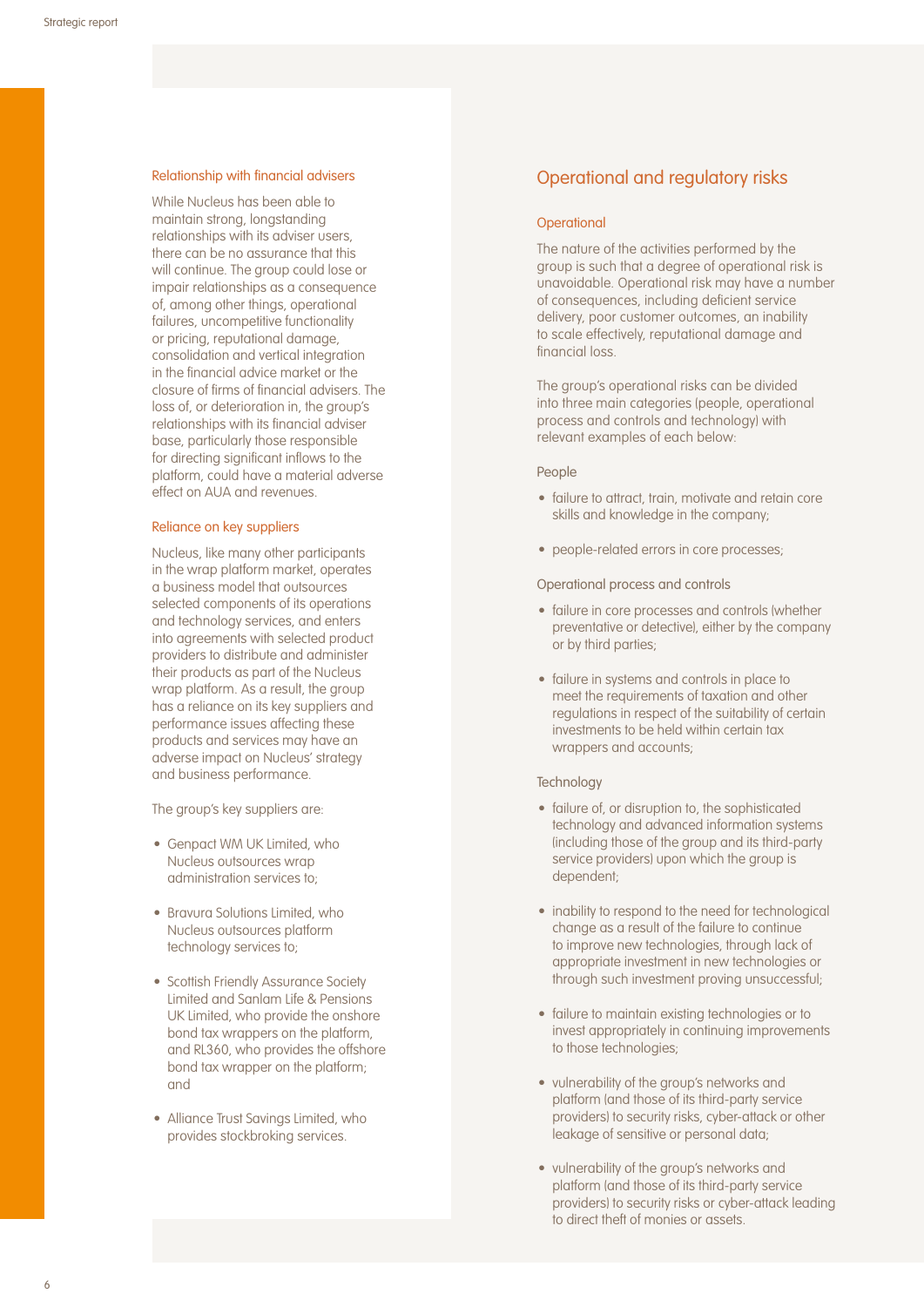#### **Regulatory**

Regulatory risk includes the risk of non-compliance with existing regulatory requirements as well as the risk relating to changes in government policy and applicable regulations:

i. Impact of a material breach of existing regulatory requirements

If NFS or any other member of the group, and/ or any of its key suppliers, were to commit a serious breach of any of the regulations that apply to it (not least the applicable regulatory regime relating to the group's FCA authorisations and its FCA regulated activities), there could be both regulatory and financial consequences (including, without limitation, sanctions, fines, censures, loss of permissions and/or the cost of being required to take remedial action).

ii. Impact of material new regulation and forthcoming regulatory change

#### New regulation in 2018

The Priips regulation came into force in January 2018. This required standardised key information documents for packaged retail and insurancebased products with the aim of providing more clarity and comparability for investors.

Mifid II came into force in January 2018. This is a broad-reaching directive and regulation that affects many areas of the group's business. The main changes required by Nucleus were in respect of product governance, client reporting and transaction reporting.

GDPR came into force in May 2018. The concept of accountability is at the heart of the GDPR rules and thus requires companies to demonstrate they have analysed the GDPR's requirements in relation to the processing of personal data and have implemented systems or programmes to achieve compliance.

#### Forthcoming regulatory change

Brexit may be the largest regulatory change for 2019, but also the area of greatest uncertainty. The impact of Brexit depends on what deal, if any, is agreed, whether any transitional arrangements for financial services are put in place, and the relationship between the EU and the UK after the event.

The Senior Managers and Certification Regime will be extended from December 2019 to all FCA solo-regulated firms, which will include Nucleus. Senior managers will be held responsible in the event of failings and will need to prove that they took all reasonable steps to prevent conduct breaches. Furthermore, the certification regime covers the remaining significant influence functions holders and staff who can cause 'significant harm' to the firm and/or its customers. It will be the responsibility of firms to self-supervise all certified roles and certify that the relevant individuals are fit and proper on an annual basis.

In 2017 the EBA and EC published proposals for a new prudential capital framework, the Investment Firm Regime (IFR), for investment firms, which are expected to come into force in late 2020 or early 2021. Most investment firms are currently governed by the prudential capital framework for banking, as set out by Capital Requirements Directive (CRD) and Capital Requirements Regulation (CRR). This framework is ill-suited to most investment firms and the new proposals aim to address this and introduce specific regulations for the investment firms sector.

The FCA has introduced new reporting requirements for pension providers. These 'wake-up packs' are required to be issued from November 2019, triggered by certain anniversaries and specific actions of pension holders.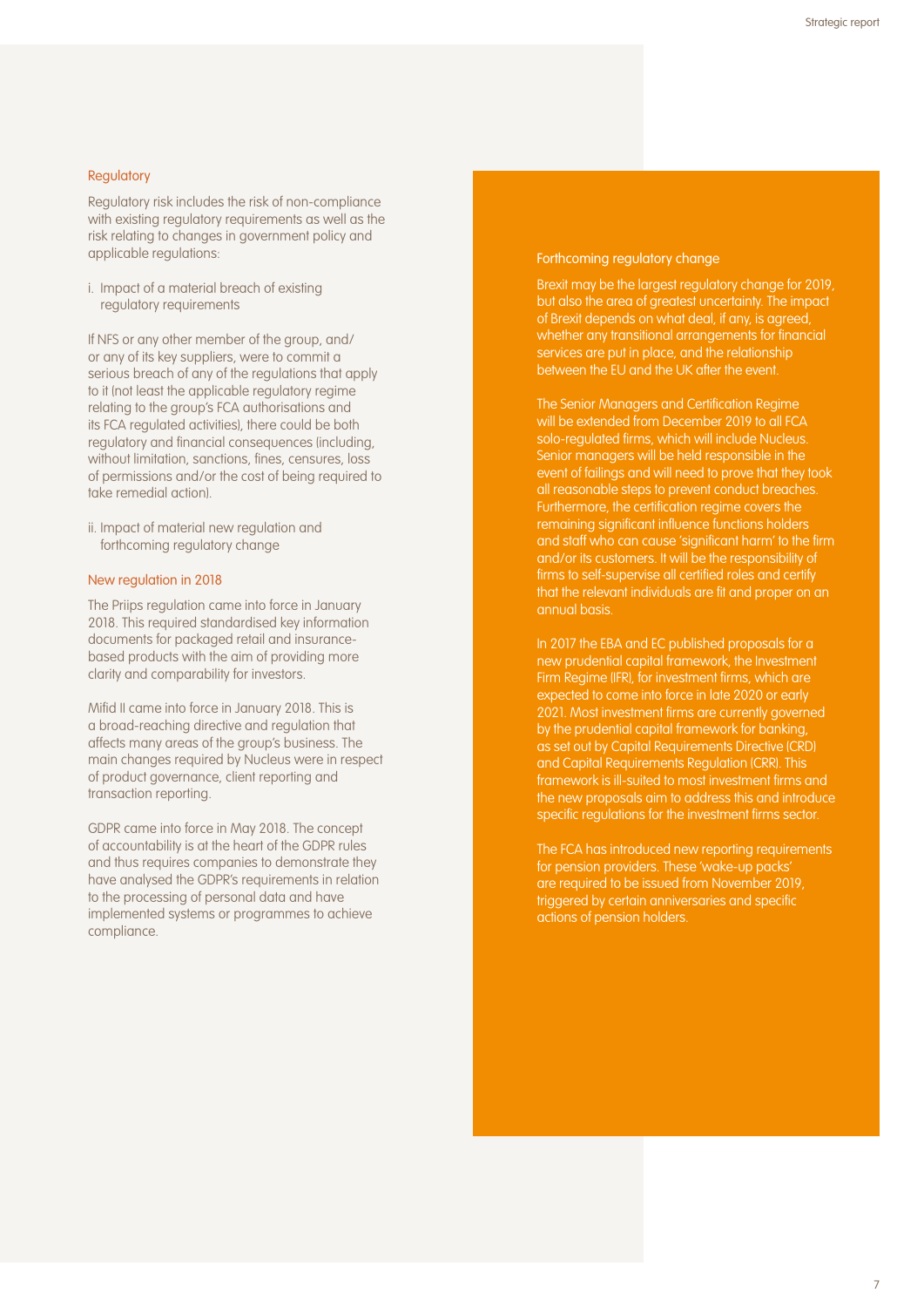## Financial and liquidity risks

#### Solvency (including access to capital)

The group is required to maintain and have available to it a sufficient level of capital as determined by the requirements applicable to a Significant IFPRU 125k limited licence investment firm and a non-insured Sipp operator.

The group may require access to additional capital for a number of reasons, including increased regulatory capital requirements, and there is no assurance that such additional capital will be available (or available on favourable terms).

Nucleus is a public company and its entire issued share capital is admitted to trading on the AIM market of the London Stock Exchange, which provides the group with access to capital markets if required. The group also operates a dividend policy, with the intention that it will pay regular dividends - however the ability of the group to pay dividends is dependent on a number of factors including, among other things, the results of its operations, its financial condition, anticipated cash requirements, regulatory capital requirements, future prospects and its profits available for distribution, and there can be no assurance that the group will pay dividends or, if a dividend is paid, of the amount that any dividend will be.

#### **Liquidity**

The group's liquidity position is subject to a number of factors that may generate liquidity strain in the short or medium term. The group manages its liquidity risk through an ongoing evaluation of its working capital requirements against available cash balances and credit facilities. We also have a defined liquidity management framework that requires management to monitor and report on liquidity positions and potential risks to the audit committee and board on a quarterly basis.

#### Risk management framework

The board's objective regarding risk management is to deliver the group's strategy and business plan supported by a robust, scalable and enterprise wide governance, risk management and control framework.

Our framework is concerned with:

- demonstrating that it is proportionate and effective in the governance and performance of risk management for a Significant IFPRU firm;
- evidencing our business strategy and business planning process are aligned with the risk management framework;
- demonstrating we manage our risk appetite tolerances and limits across agreed risk categories;
- demonstrating that we meet all applicable regulatory principles and requirements on an ongoing basis and do so based on strong and effective risk management culture and structures; and
- embedding a risk aware culture with risk management recognised as a management competence, critical to the delivery of our business strategy and performance targets.

We use a clearly defined risk framework to effectively identify, assess, manage and report the group's risks. The framework is set out in our risk management policy and is subject to annual review and challenge by the risk committee.

In assigning risk management responsibilities, the group operates an approach to risk management that is commonly referred to as the "three lines of defence" model.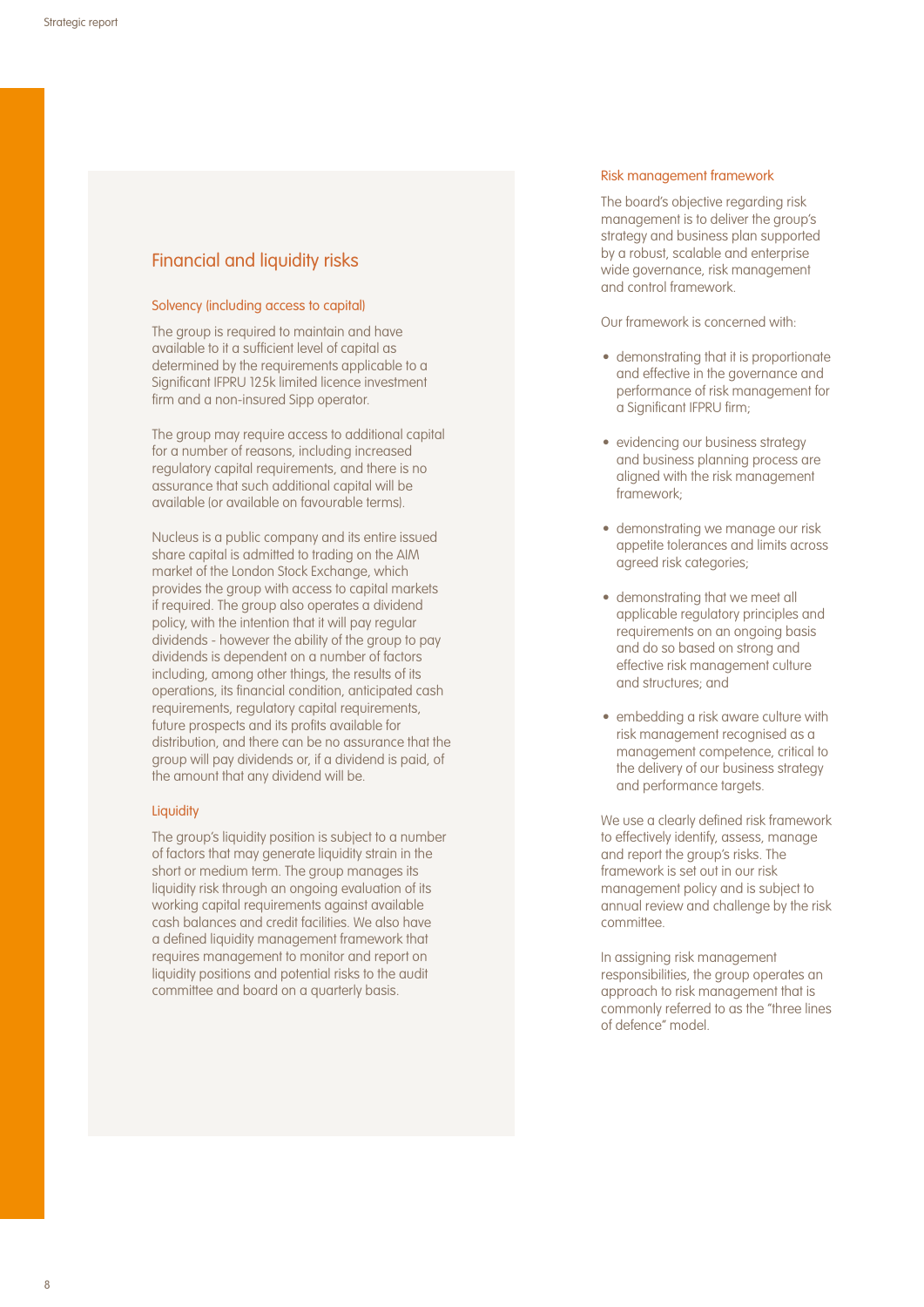The activities within each of the three lines are:

#### First line of defence

Business lines have responsibility for identifying, assessing and managing their risks through a sound set of policies, processes and controls. Business lines are also responsible for the development and deployment of appropriate mitigating actions.

#### Second line of defence

The roles of the second line risk and compliance functions are to develop and maintain the group risk and compliance management policies and frameworks. Review of the effectiveness of the performance of the risk management practices performed by operational management is evidenced through effective assurance reporting to management and the audit committee. The second line also provides support and advice to the business risk owners in reporting risk related information within the group, including management information on risk and assurance matters to the audit and risk committees and the board.

#### Third line of defence

The group engaged Deloitte LLP as an appointed internal audit function to serve as its third line of defence on a fully outsourced basis. Through the model the group obtains independent assurance on the effectiveness of its control environment for material processes. Internal audit, through a riskbased approach, provides assurance to the audit committee and the board on how effectively risks are assessed and managed, and the effectiveness of the risk management framework. Findings arising from these audit processes are reported to the audit committee.

The group also engages other third parties to provide independent assurance for the purposes of its Cass handbook arrangements, information security arrangements and statutory financial management obligations.

#### Going concern

With regard to the assessment of the company's ability to continue as a going concern, the directors evaluate this taking into account:

- the latest business plan projections of the company, stressed for significant events that would have a material impact on the company's profitability, liquidity, solvency and its regulatory capital position;
- actual performance to date;
- access to capital to meet operational and regulatory requirements;
- known risks and uncertainties with consideration of the impact of these on the company's solvency and liquidity position;
- known and expected changes in the regulatory environment impacting on platform operators; and
- the results of the company's ICAAP which is formally reviewed and approved by the directors on an annual basis.

The directors also consider their approach to assessing the company's ability to continue as a going concern with reference to guidance from the Financial Reporting Council and the recommendations from the Sharman Inquiry of 2012 which sought to identify lessons for companies and auditors addressing going concern and liquidity risks following the credit crisis.

Having regard to these matters, the directors believe it is appropriate to prepare the financial statements on a going concern basis.

This report was approved by the board on 1 April 2019 and signed on its behalf.

S J Geard **Director**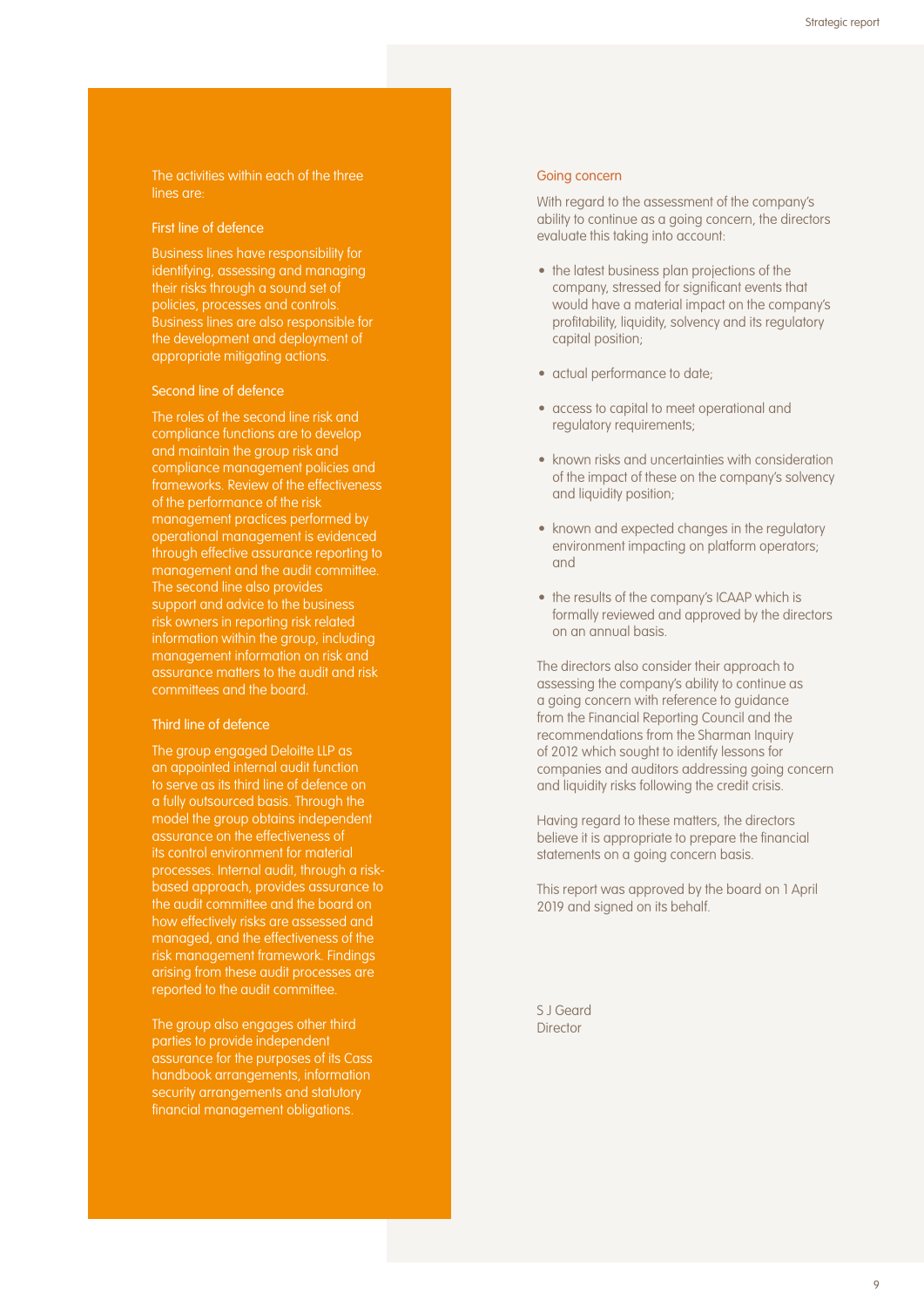# Directors' report

The directors present their report and the audited financial statements for the year ended 31 December 2018. All content within the strategic report is applicable to the directors' report.

#### Introduction

The company's principal activity is that of a wrap platform service provider

NFS is authorised and regulated by the Financial Conduct Authority (FCA) and is classified as an IFPRU limited licence investment firm. Since June 2016 when it met the relevant threshold, NFS has been further classified as a Significant IFPRU firm. In addition, NFS has additional FCA and Her Majesty's Revenue and Customs (HMRC) obligations relating to its activities as an operator of a selfinvested personal pension scheme (a Sipp operator) and also those relating to the management of individual savings accounts (an Isa manager). NFS is authorised to hold and control client money as part of its activities and is therefore subject to the FCA's client asset rules (CASS rules).

The audited financial statements of the group along with the group's Pillar 3 statement can be found on the group's website www.nucleusfinancial.com and they are also available on request from the company secretary.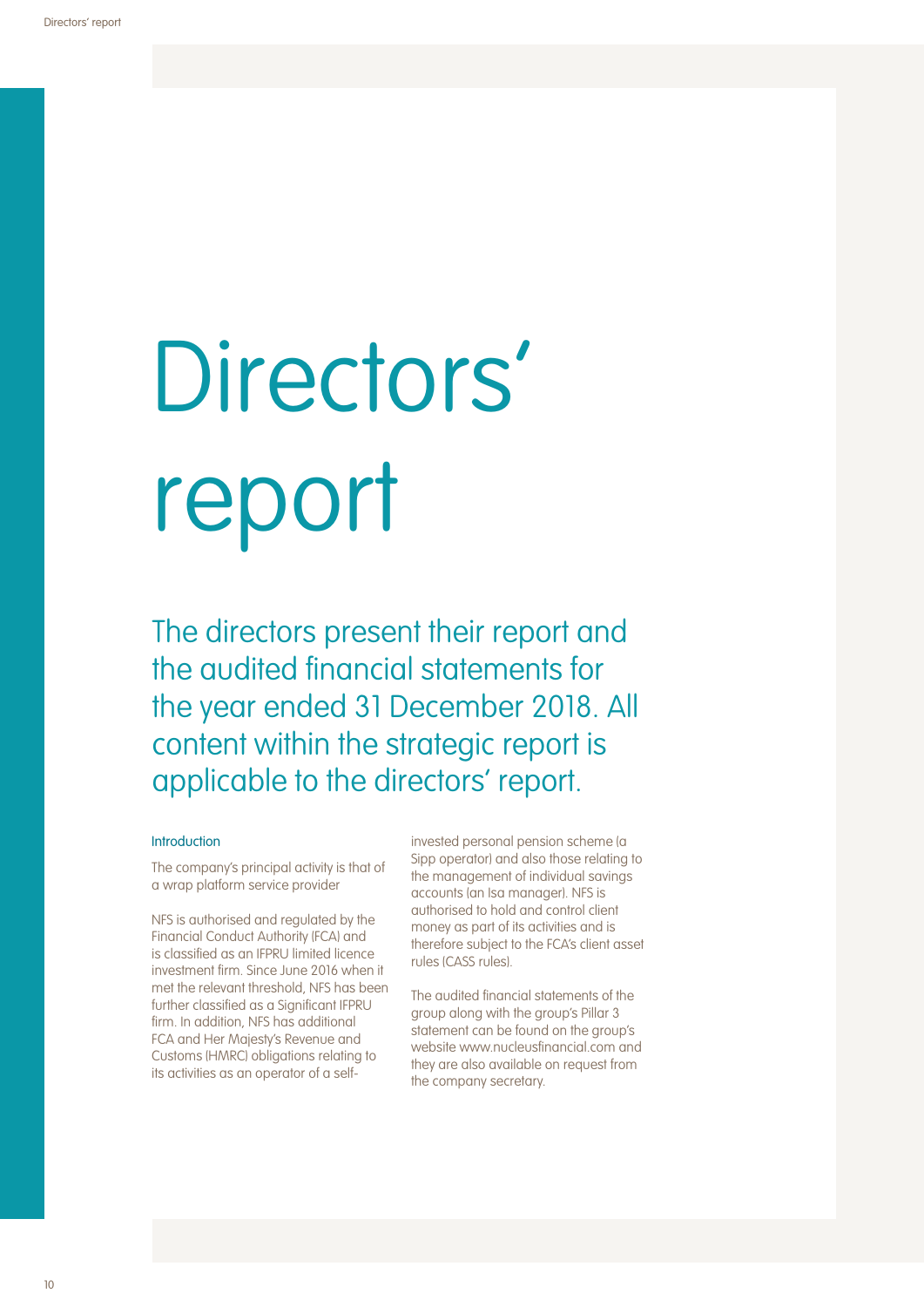#### Business review and strategic report

The strategic report includes a detailed business review. Within the strategic report we set out information relating to:

- the development and performance of the business during the year;
- the financial position of the company at the end of the year;
- key performance indicators, both financial and non-financial, which are regularly assessed in relation to the development, performance, solvency and liquidity of the business; and
- information relating to likely future developments of the business.

Details of risk management objectives and policies are set out in the risk management framework above.

#### Results and dividends

The profit for the year was £6.0m (2017: £4.4m). Turnover increased to £49.4m, (2017: £45.5m), with operating profit increasing to £7.4m (2017: £5.5m). The full results are set out in the accompanying financial statements and notes.

Interim dividends amounting to £2,335,065 (2017: nil) were paid during the year.

On 1 April 2019 the directors declared an interim dividend amounting to £3,517,488 and a preference dividend of £1,500, both payable on 23 May 2019.

#### Post balance sheet events

There were no subsequent events that required adjustment to or disclosure in the financial statements for the period from 31 December 2018 to the date upon which the accounts were available to be issued.

#### Disclosures to the external auditor statement

Each individual director confirms that as far as they are aware, there is no relevant audit information of which the company's auditor is unaware, and that they have taken all the steps that ought to have been taken as a director in order to make themselves aware of any relevant audit information and to establish that the company's auditor is aware of that information.

#### **Directors**

The directors of the company who were in office during the year and up to the date of signing the financial statements were:

- T Dunley-Owen (appointed 19 July 2018)
- D R Ferguson
- S J Geard
- J P Gibson
- M G Hassall (appointed 19 July 2018)
- J A Levin
- J C Polin
- J A A Samuels
- M D Seddon (resigned 19 July 2018)
- S J Tucker (resigned 19 July 2018)
- Political donations

There have been no political donations made during the year (2017: £nil).

This report was approved by the board on 1 April 2019 and signed on its behalf.

S J Geard **Director**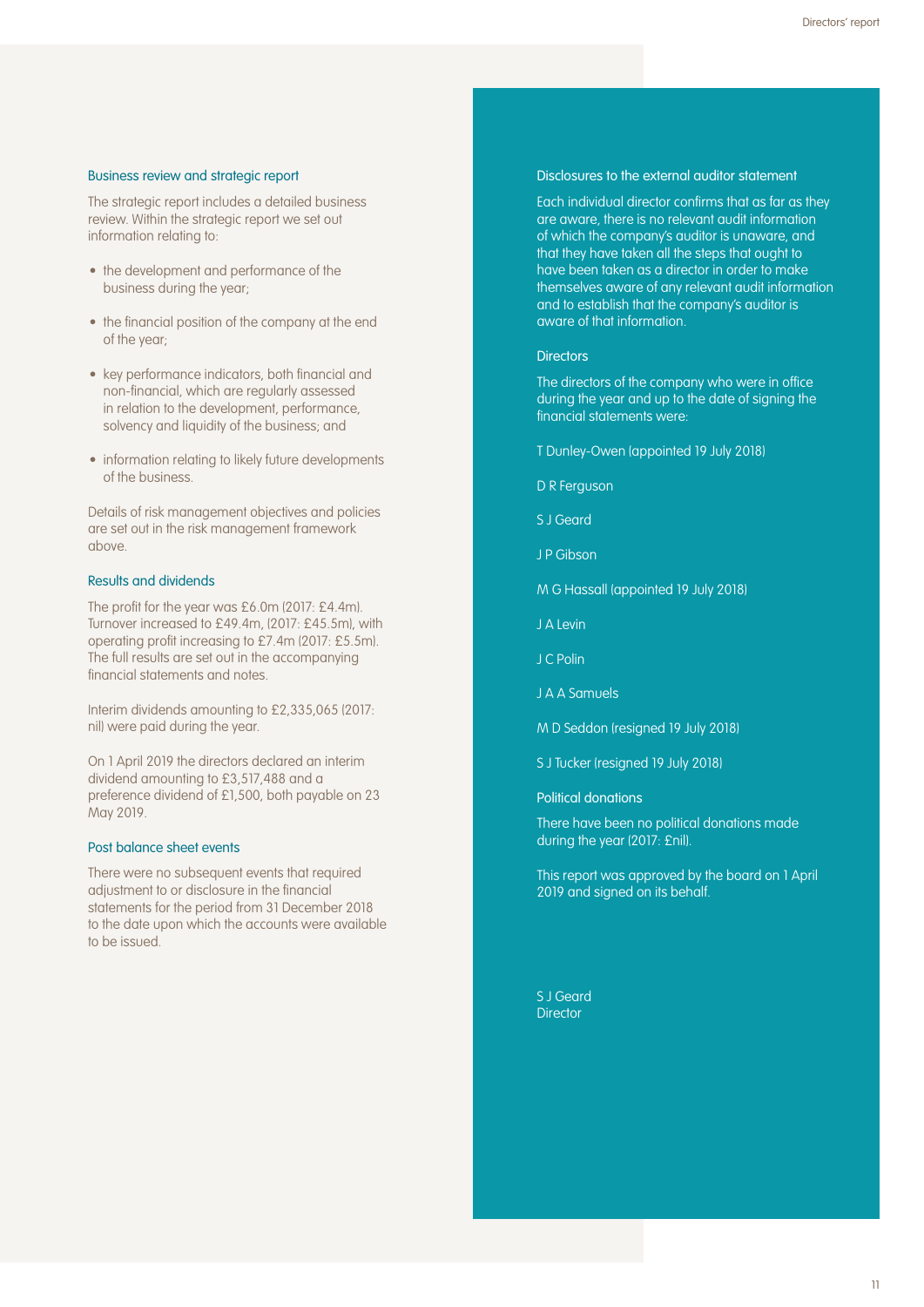# Directors' responsibilities statement

The directors are responsible for preparing the annual report and the financial statements in accordance with applicable law and regulation.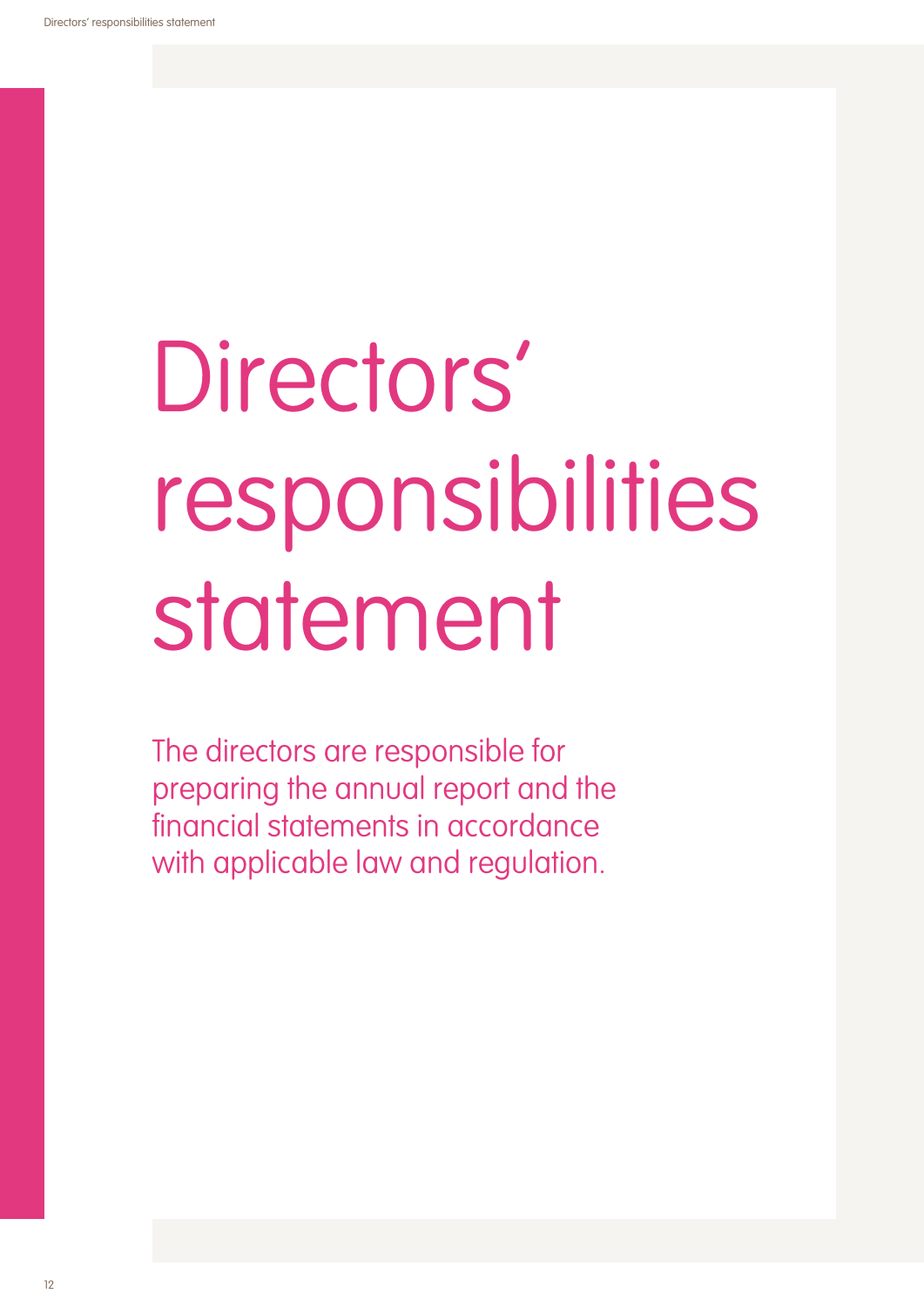Company law requires the directors to prepare financial statements for each financial year. Under that law the directors have prepared the financial statements under UK GAAP in compliance with Financial Reporting Standard 101 "Reduced Disclosure Framework") ("FRS 101"). Under company law the directors must not approve the financial statements unless they are satisfied that they give a true and fair view of the state of affairs of the company and of the profit or loss of the company for that period.

In preparing the financial statements, the directors are required to:

- select suitable accounting policies and apply them consistently;
- state whether applicable IFRSs as adopted by the European Union have been followed, subject to any material departures disclosed and explained in the financial statements;
- make judgements and accounting estimates that are reasonable and prudent; and
- prepare the financial statements on the going concern basis unless it is inappropriate to presume that the company will continue in business.

The directors are responsible for keeping adequate accounting records that are sufficient to show and explain the company's transactions and disclose with reasonable accuracy at any time the financial position of the company and enable them to ensure that the financial statements comply with the Companies Act 2006.

The directors are also responsible for safeguarding the assets of the company and hence for taking reasonable steps for the prevention and detection of fraud and other irregularities.

The directors of the ultimate parent company are responsible for the maintenance and integrity of the ultimate parent company's website. Legislation in the United Kingdom governing the preparation and dissemination of financial statements may differ from legislation in other jurisdictions.

S J Geard **Director**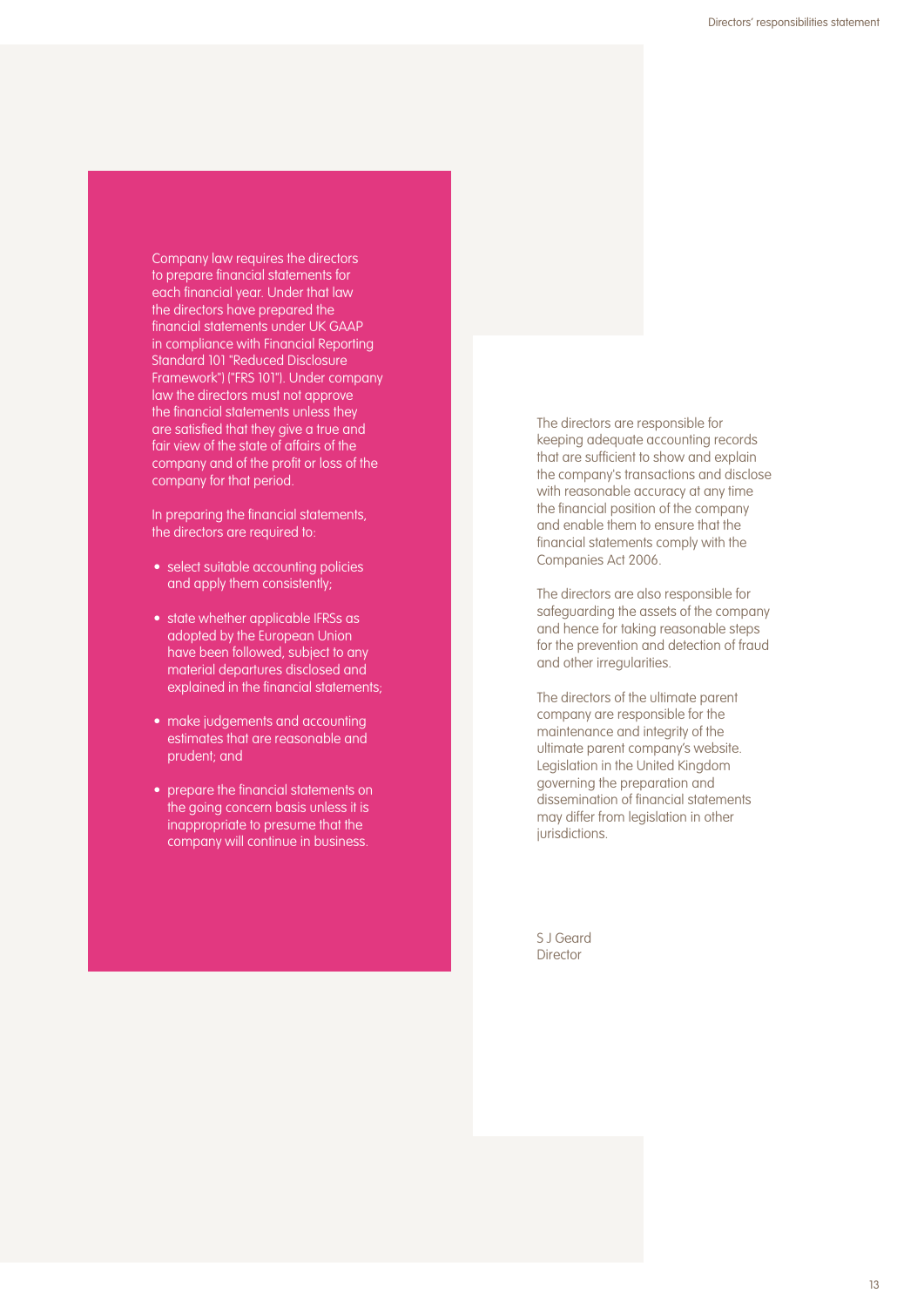# Independent auditors' report to the members of Nucleus Financial Services Limited

# Report on the audit of the financial statements

#### Opinion

In our opinion, Nucleus Financial Services Limited's financial statements:

- give a true and fair view of the state of the company's affairs as at 31 December 2018 and of its profit for the year then ended;
- have been properly prepared in accordance with United Kingdom Generally Accepted Accounting Practice (United Kingdom Accounting Standards, comprising FRS 101 "Reduced Disclosure Framework", and applicable law); and
- have been prepared in accordance with the requirements of the Companies Act 2006.

We have audited the financial statements, included within the Annual Report and Financial Statements (the "Annual Report"), which comprise: the statement of financial position as at 31 December 2018; the income statement, the statement of comprehensive income, the statement of changes in equity for the year then ended, the accounting policies; and the notes to the financial statements.

#### Basis for opinion

We conducted our audit in accordance with International Standards on Auditing (UK) ("ISAs (UK)") and applicable law. Our responsibilities under ISAs (UK) are further described in the Auditors' responsibilities for the audit of the financial statements section of our report. We believe that the audit evidence we have obtained is sufficient and appropriate to provide a basis for our opinion.

#### Independence

We remained independent of the company in accordance with the ethical requirements that are relevant to our audit of the financial statements in the UK, which includes the FRC's Ethical Standard, and we have fulfilled our other ethical responsibilities in accordance with these requirements.

#### Conclusions relating to going concern

ISAs (UK) require us to report to you when:

• the directors' use of the going concern basis of accounting in the preparation of the financial statements is not appropriate; or • the directors have not disclosed in the financial statements any identified material uncertainties that may cast significant doubt about the company's ability to continue to adopt the going concern basis of accounting for a period of at least twelve months from the date when the financial statements are authorised for issue.

We have nothing to report in respect of the above matters.

However, because not all future events or conditions can be predicted, this statement is not a guarantee as to the company's ability to continue as a going concern. For example, the terms on which the United Kingdom may withdraw from the European Union are not clear, and it is difficult to evaluate all of the potential implications on the company's trade, customers, suppliers and the wider economy.

#### Reporting on other information

The other information comprises all of the information in the Annual Report other than the financial statements and our auditors' report thereon. The directors are responsible for the other information. Our opinion on the financial statements does not cover the other information and, accordingly, we do not express an audit opinion or, except to the extent otherwise explicitly stated in this report, any form of assurance thereon.

In connection with our audit of the financial statements, our responsibility is to read the other information and, in doing so, consider whether the other information is materially inconsistent with the financial statements or our knowledge obtained in the audit, or otherwise appears to be materially misstated. If we identify an apparent material inconsistency or material misstatement, we are required to perform procedures to conclude whether there is a material misstatement of the financial statements or a material misstatement of the other information. If, based on the work we have performed, we conclude that there is a material misstatement of this other information, we are required to report that fact. We have nothing to report based on these responsibilities.

With respect to the Strategic Report and Directors' Report, we also considered whether the disclosures required by the UK Companies Act 2006 have been included.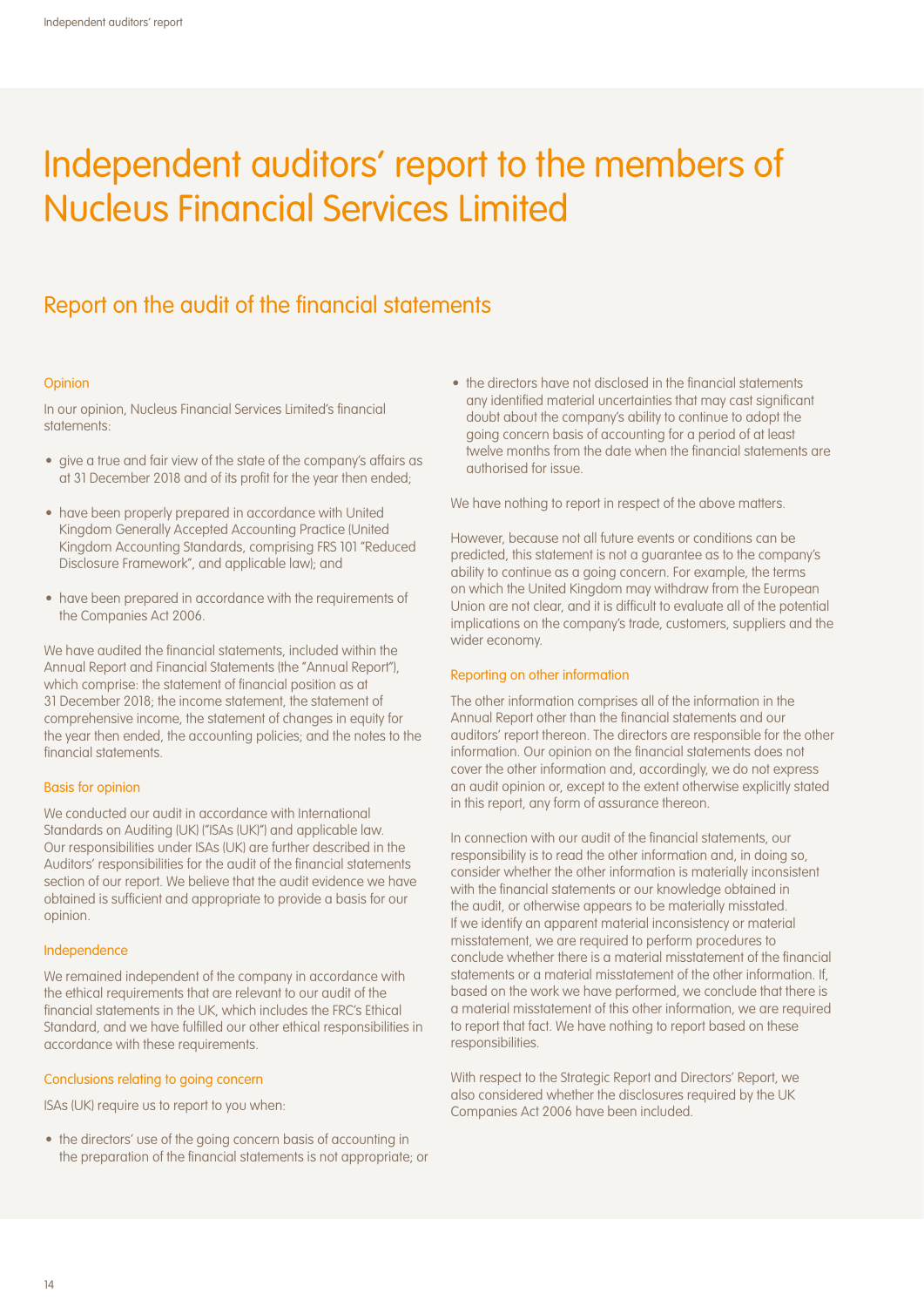Based on the responsibilities described above and our work undertaken in the course of the audit, ISAs (UK) require us also to report certain opinions and matters as described below.

#### Strategic Report and Directors' Report

In our opinion, based on the work undertaken in the course of the audit, the information given in the Strategic Report and Directors' Report for the year ended 31 December 2018 is consistent with the financial statements and has been prepared in accordance with applicable legal requirements.

In light of the knowledge and understanding of the company and its environment obtained in the course of the audit, we did not identify any material misstatements in the Strategic Report and Directors' Report.

#### Responsibilities for the financial statements and the audit

#### Responsibilities of the directors for the financial statements

As explained more fully in the Directors' responsibilities statement set out on page 12, the directors are responsible for the preparation of the financial statements in accordance with the applicable framework and for being satisfied that they give a true and fair view. The directors are also responsible for such internal control as they determine is necessary to enable the preparation of financial statements that are free from material misstatement, whether due to fraud or error.

In preparing the financial statements, the directors are responsible for assessing the company's ability to continue as a going concern, disclosing as applicable, matters related to going concern and using the going concern basis of accounting unless the directors either intend to liquidate the company or to cease operations, or have no realistic alternative but to do so.

#### Auditors' responsibilities for the audit of the financial statements

Our objectives are to obtain reasonable assurance about whether the financial statements as a whole are free from material misstatement, whether due to fraud or error, and to issue an auditors' report that includes our opinion. Reasonable assurance is a high level of assurance, but is not a guarantee that an audit conducted in accordance with ISAs (UK) will always detect a material misstatement when it exists. Misstatements can arise from fraud or error and are considered material if, individually or in the aggregate, they could reasonably be expected to influence the economic decisions of users taken on the basis of these financial statements.

A further description of our responsibilities for the audit of the financial statements is located on the FRC's website at: www.frc. org.uk/auditorsresponsibilities. This description forms part of our auditors' report.

#### Use of this report

This report, including the opinions, has been prepared for and only for the company's members as a body in accordance with Chapter 3 of Part 16 of the Companies Act 2006 and for no other purpose. We do not, in giving these opinions, accept or assume responsibility for any other purpose or to any other person to whom this report is shown or into whose hands it may come save where expressly agreed by our prior consent in writing.

## Other required reporting

#### Companies Act 2006 exception reporting

Under the Companies Act 2006 we are required to report to you if, in our opinion:

- we have not received all the information and explanations we require for our audit; or
- adequate accounting records have not been kept by the company, or returns adequate for our audit have not been received from branches not visited by us; or
- certain disclosures of directors' remuneration specified by law are not made; or
- the financial statements are not in agreement with the accounting records and returns.

We have no exceptions to report arising from this responsibility.

Lindsay Gardiner (Senior Statutory Auditor) for and on behalf of PricewaterhouseCoopers LLP Chartered Accountants and Statutory Auditors

Edinburgh

1 April 2019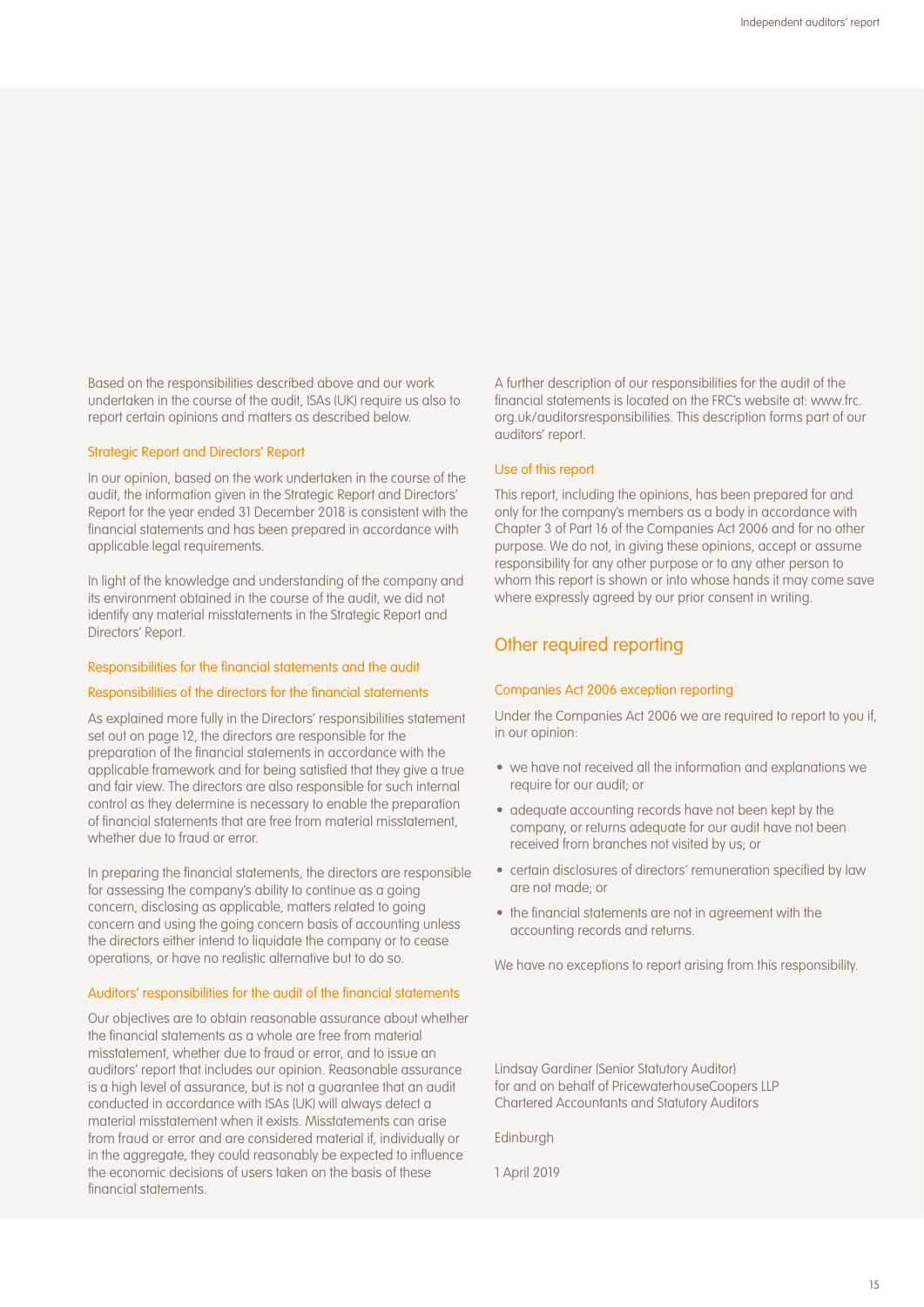# Income statement

| Note                                   |                                                   | 2018<br>£'000 | Restated*<br>2017<br>£'000 |
|----------------------------------------|---------------------------------------------------|---------------|----------------------------|
| Turnover*                              | $\sqrt{3}$                                        | 49,405        | 45,462                     |
| Cost of sales*                         |                                                   | (19, 809)     | (22, 512)                  |
| Gross profit                           |                                                   | 29,596        | 22,950                     |
| Administrative expenses                |                                                   | (22, 153)     | (17, 424)                  |
| Other operating income                 | $\overline{4}$                                    | $\mathbb{I}$  | $\, 8$                     |
| <b>Operating profit</b>                |                                                   | 7,444         | 5,534                      |
| Interest receivable and similar income | $\,8\,$                                           | 10            | 1                          |
| Interest payable and similar expenses  | $\mathcal{Q}$                                     | (3)           | (3)                        |
| Profit before taxation                 | 5                                                 | 7,451         | 5,532                      |
| Tax on profit on ordinary activities   | $\left\vert \left\vert {}\right\vert \right\vert$ | (1, 430)      | (1, 112)                   |
| Profit for the financial year          |                                                   | 6,021         | 4,420                      |

\*details of the 2017 turnover presentation restatement are set out in note 2.

The accompanying notes form part of these financial statements.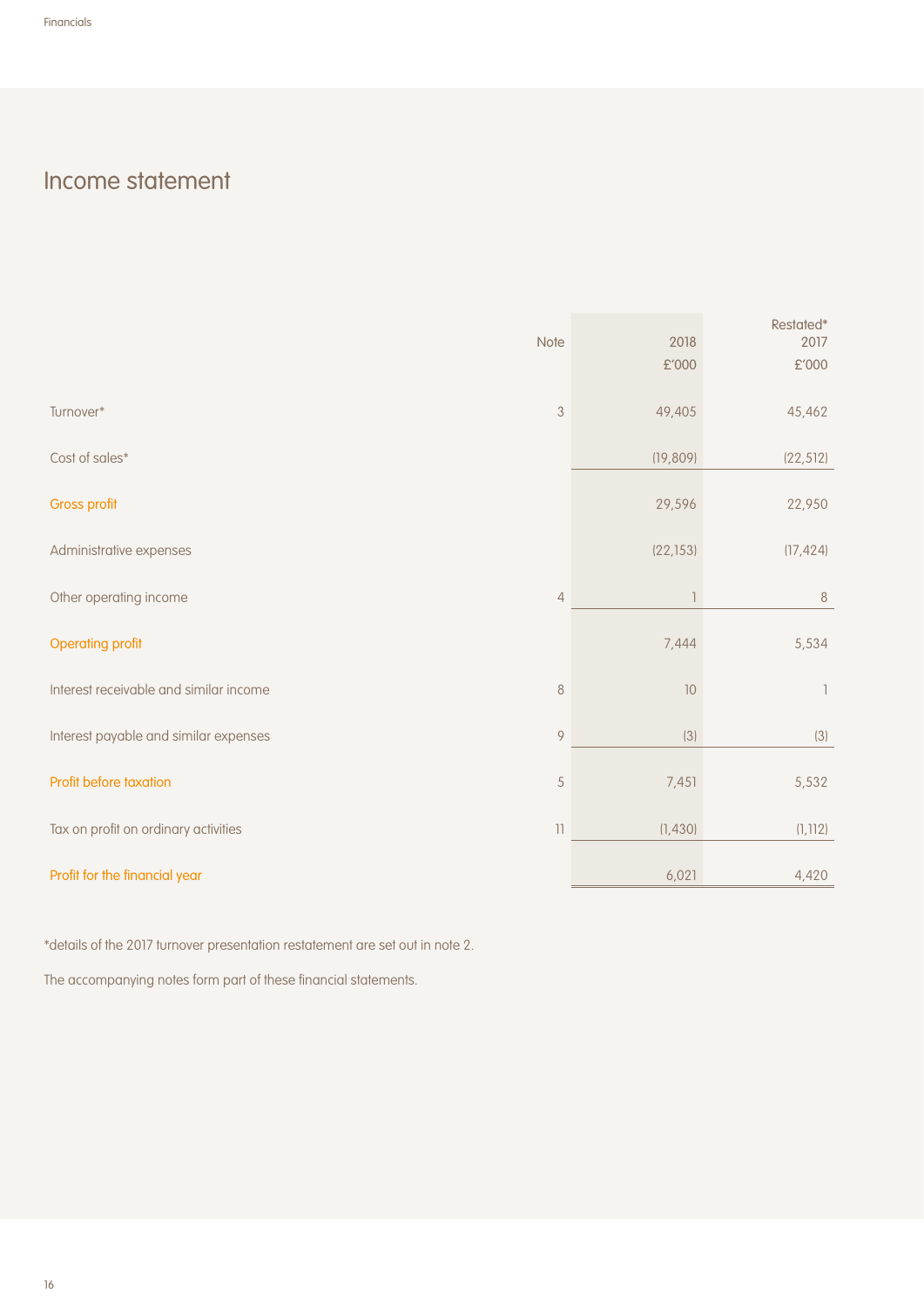# Statement of comprehensive income

|                                                   | 2018  | 2017  |
|---------------------------------------------------|-------|-------|
|                                                   | £'000 | £'000 |
| Profit for the financial year                     | 6,021 | 4,420 |
| Unrealised loss on investments                    |       | (1)   |
| Total comprehensive income for the financial year | 6,021 | 4,419 |

The accompanying notes form part of these financial statements.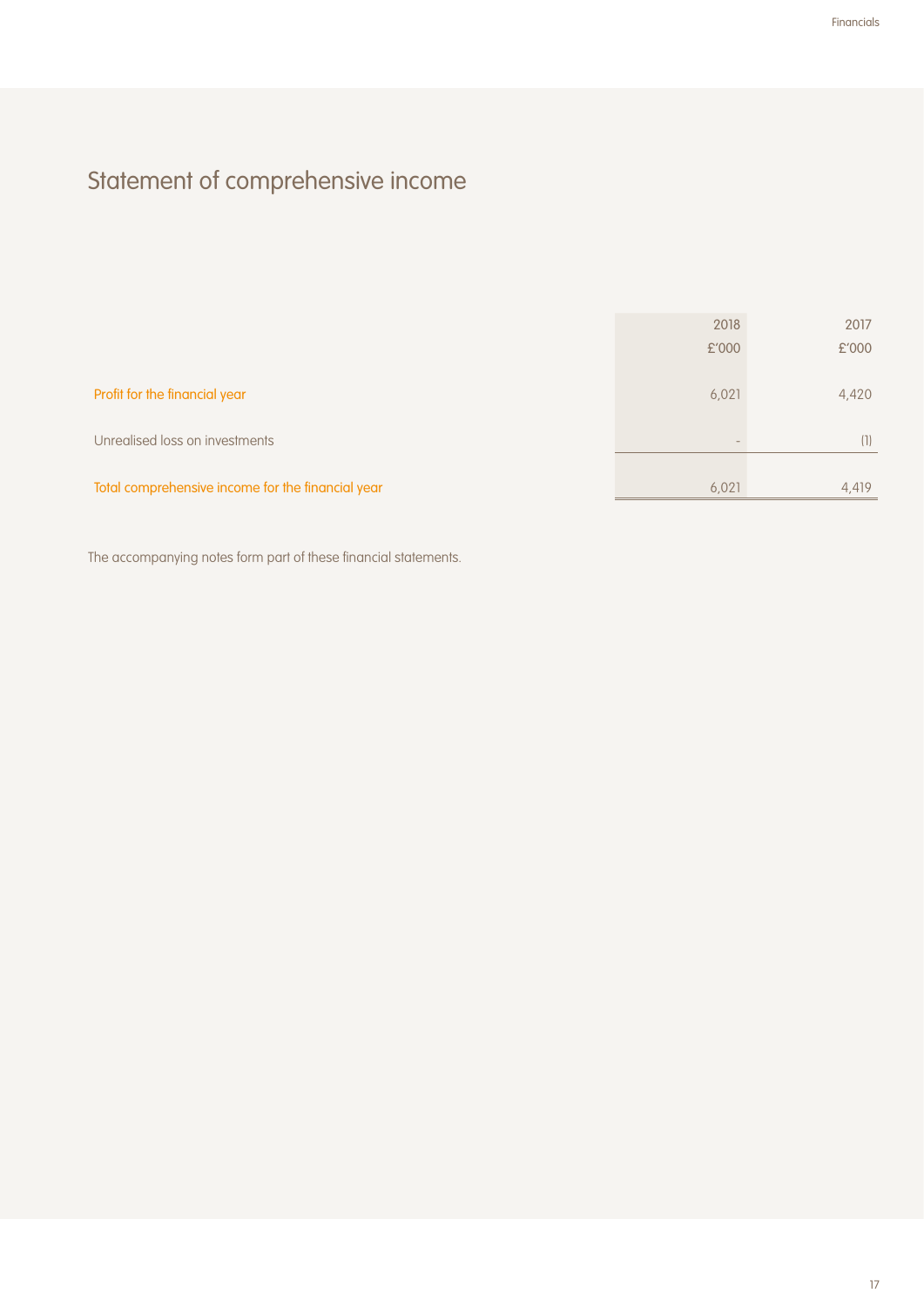# Statement of financial position

|                                         | Note   | 2018<br>£'000 | 2017<br>£'000            |
|-----------------------------------------|--------|---------------|--------------------------|
| <b>Fixed assets</b>                     |        |               |                          |
| Tangible assets                         | 12     | 991           | 950                      |
| Investments                             | 13     |               | $\overline{\phantom{a}}$ |
|                                         |        | 992           | 951                      |
| <b>Current assets</b>                   |        |               |                          |
| <b>Debtors</b>                          | 14     | 9,988         | 9,108                    |
| Investments                             | 15     | 84            | 99                       |
| Cash and cash equivalents               | 16     | 15,691        | 13,366                   |
|                                         |        | 25,763        | 22,573                   |
| <b>Creditors</b>                        |        |               |                          |
| Amounts falling due within one year     | 17     | (9, 514)      | (10, 157)                |
| Net current assets                      |        | 16,249        | 12,416                   |
| Total assets less current liabilities   |        | 17,241        | 13,367                   |
| <b>Creditors</b>                        |        |               |                          |
| Amounts falling due after more than one |        |               |                          |
| year                                    | $18\,$ | (6)           | (93)                     |
| Provisions for liabilities              | 21     | (628)         | (348)                    |
|                                         |        |               |                          |
| Net assets                              |        | 16,607        | 12,926                   |
| <b>Capital and reserves</b>             |        |               |                          |
| Called up share capital                 | 23     | 7,595         | 7,595                    |
| Fair value reserve                      | 24     |               | 39                       |
| Retained earnings                       | 24     | 9,012         | 5,292                    |
| <b>Total equity</b>                     |        | 16,607        | 12,926                   |

The financial statements were approved and authorised for issue by the board and were signed on its behalf on 1 April 2019.

S J Geard Director

The accompanying notes form part of these financial statements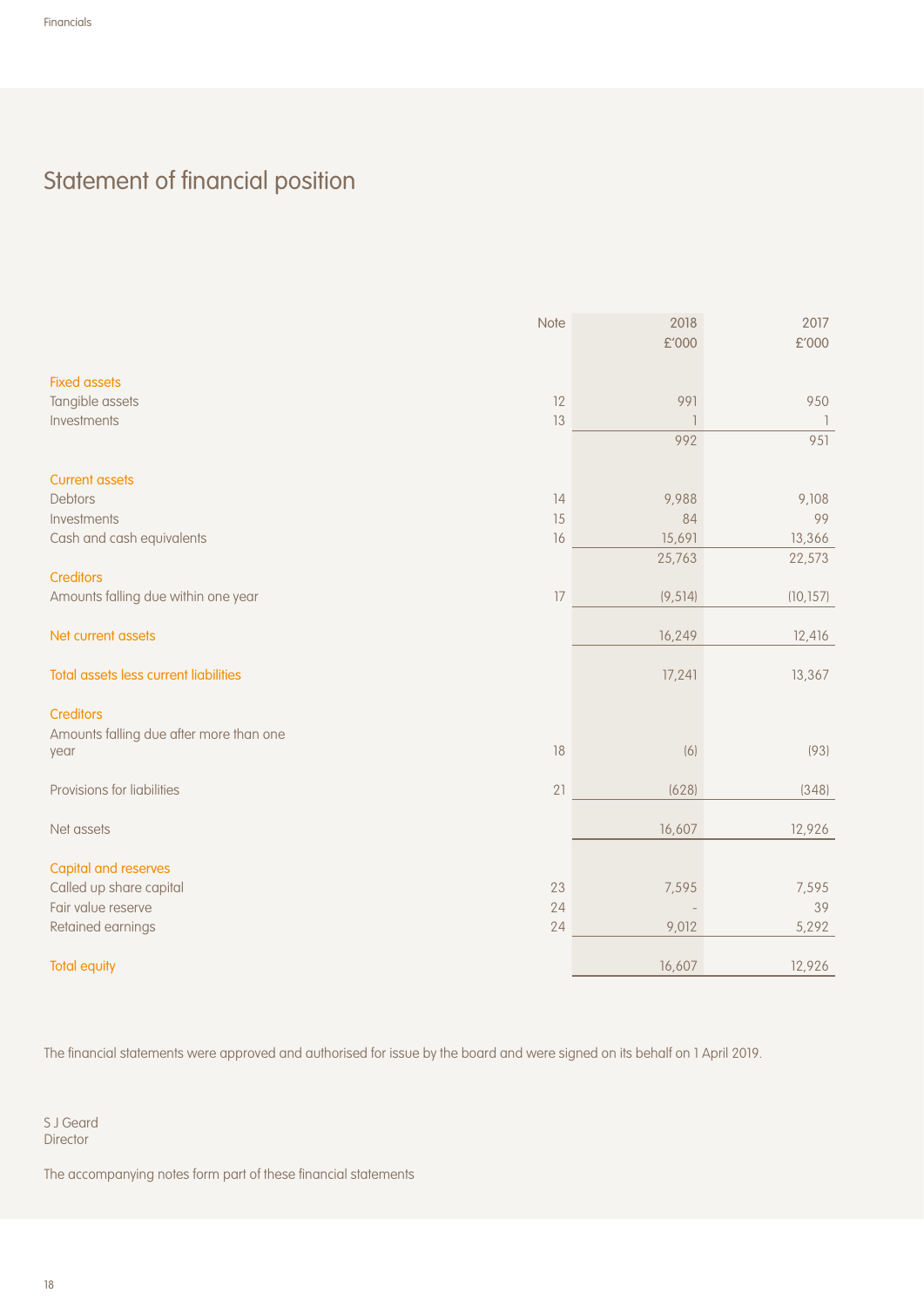# Statement of changes in equity

|                                           | Called up<br>share capital<br>£'000 | Retained earnings<br>£'000 | Fair value reserve<br>£'000 | Total equity<br>£'000 |
|-------------------------------------------|-------------------------------------|----------------------------|-----------------------------|-----------------------|
| <b>Balance at 1 January 2018</b>          | 7,595                               | 5,292                      | 39                          | 12,926                |
| Changes in equity                         |                                     |                            |                             |                       |
| Dividend paid                             | $\qquad \qquad$                     | (2, 335)                   | $\overline{\phantom{a}}$    | (2, 335)              |
| Profit for the financial year             |                                     | 6,021                      |                             | 6,021                 |
| Reclassify investments from FVOCI to FVPL | $\qquad \qquad$                     | 34                         | (39)                        | (5)                   |
|                                           |                                     |                            |                             |                       |
| <b>Balance at 31 December 2018</b>        | 7,595                               | 9,012                      |                             | 16,607                |

|                                  | Called up<br>share capital<br>£'000 | Retained earnings<br>£'000 | Fair value reserve<br>£'000 | Total equity<br>£'000 |
|----------------------------------|-------------------------------------|----------------------------|-----------------------------|-----------------------|
| <b>Balance at 1 January 2017</b> | 2,595                               | 872                        | 40                          | 3,507                 |
| Changes in equity                |                                     |                            |                             |                       |
| Issue of share capital           | 5,000                               | $\overline{\phantom{a}}$   |                             | 5,000                 |
| Profit for the financial year    |                                     | 4,420                      |                             | 4,420                 |
| Unrealised loss on investments   | $\qquad \qquad \blacksquare$        | $\overline{\phantom{a}}$   | (1)                         | (1)                   |
|                                  |                                     |                            |                             |                       |
| Balance at 31 December 2017      | 7,595                               | 5,292                      | 39                          | 12,926                |

The accompanying notes form part of these financial statements.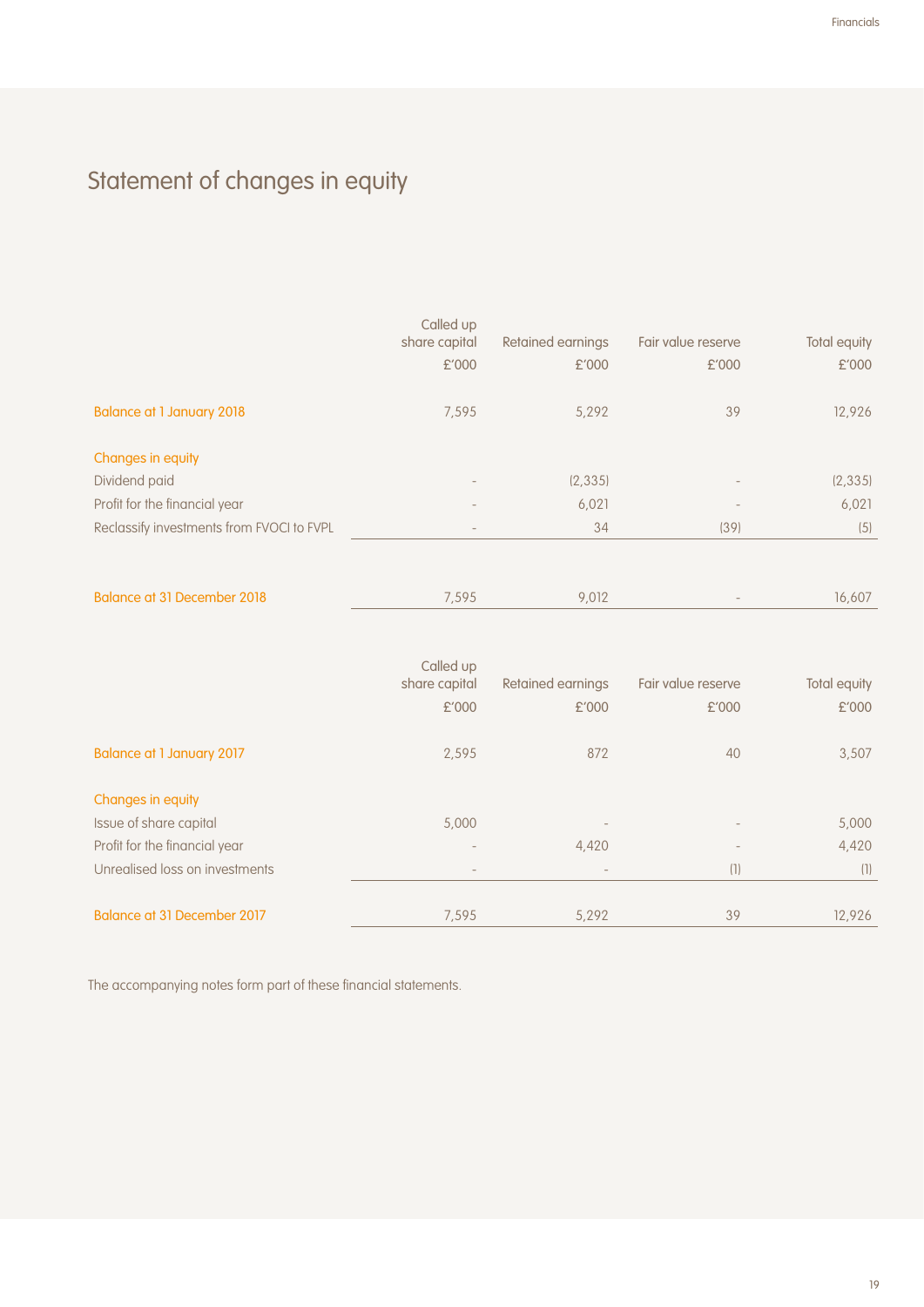## 1. Accounting policies

#### Basis of preparation

The financial statements of the company have been prepared in compliance with Financial Reporting Standard 101 "Reduced Disclosure Framework") ("FRS 101"), the Companies Act 2006 ("the Act") and the Large and Medium-Sized Companies and Groups (Accounts and Reports) Regulations 2008 (SI 2008/410). FRS 101 sets out a reduced disclosure framework for a qualifying entity as defined in the standard which addresses the financial reporting requirements and disclosure exemptions in the individual financial statements of qualifying entities that otherwise apply the recognition, measurement and disclosure requirements of EUadopted IFRS.

The company is a qualifying entity for the purposes of FRS 101. Note 26 gives details of the company's parent and from where its consolidated financial statements prepared in accordance with IFRS may be obtained.

The company's financial statements are prepared on a going concern basis, under the historical cost convention. The preparation of financial statements in conformity with FRS 101 requires the use of certain critical accounting estimates. It also requires management to exercise its judgement in the process of applying the company's accounting policies. The areas involving a higher degree of judgement or complexity, or areas where assumptions and estimates are significant to the financial statements are disclosed in note 2.

The company has taken advantage of the following disclosure exemptions in preparing these financial statements, as permitted by FRS 101:

- the requirements of IFRS 7 Financial Instruments: Disclosures;
- the requirements of paragraphs 91 to 99 of IFRS 13 Fair Value Measurement;
- the requirement in paragraph 38 of IAS 1 Presentation of Financial Statements to present comparative information in respect of:
	- paragraph 79 (a) (iv) of IAS 1; and
	- paragraph 73 (e) of IAS 16 Property Plant and Equipment
- the requirements of paragraphs 10(d), 10(f), 16, 38A, 38B, 38C, 38D, 40A, 40B, 40C, 40D and 111 of IAS 1 Presentation of Financial Statements;
- the requirements of IAS 7 Statement of Cash Flows:
- the requirements of paragraphs 30 and 31 of IAS 8 Accounting Policies, Changes in Accounting Estimates and Errors;
- the requirements of paragraphs 17 and 18A of IAS 24 Related Party Disclosures; and
- the requirements in IAS 24 Related Party Disclosures to disclose related party transactions entered into between two or more members of a group.

#### Changes in accounting policies

There have been no changes in accounting policies during the year.

#### **Turnover**

Turnover comprises fees earned by the company from the provision of a wrap platform service to UK financial advisers and their clients. Fees are recognised exclusive of Value Added Tax and net of large case discounts. They are recorded in the year to which they relate and can be reliably measured. Fees are calculated on a basis point rate applied on a daily basis to assets under administration on the platform. Performance obligations are satisfied as the wrap platform service is provided to customers.

#### Tangible fixed assets

Tangible fixed assets are stated at historic cost less depreciation. Cost includes the original purchase price of the asset and the costs attributable to bringing the asset to its working condition for its intended use. Impairment reviews are performed by the directors at each reporting date. There was no impairment of fixed assets in the year.

Depreciation is charged so as to allocate the cost of the assets less their residual value over their estimated useful lives, using the straight-line method.

The estimated useful lives range as follows:

| Fixtures and fittings | 4 years straight line |
|-----------------------|-----------------------|
|                       |                       |

Office equipment 3 years straight line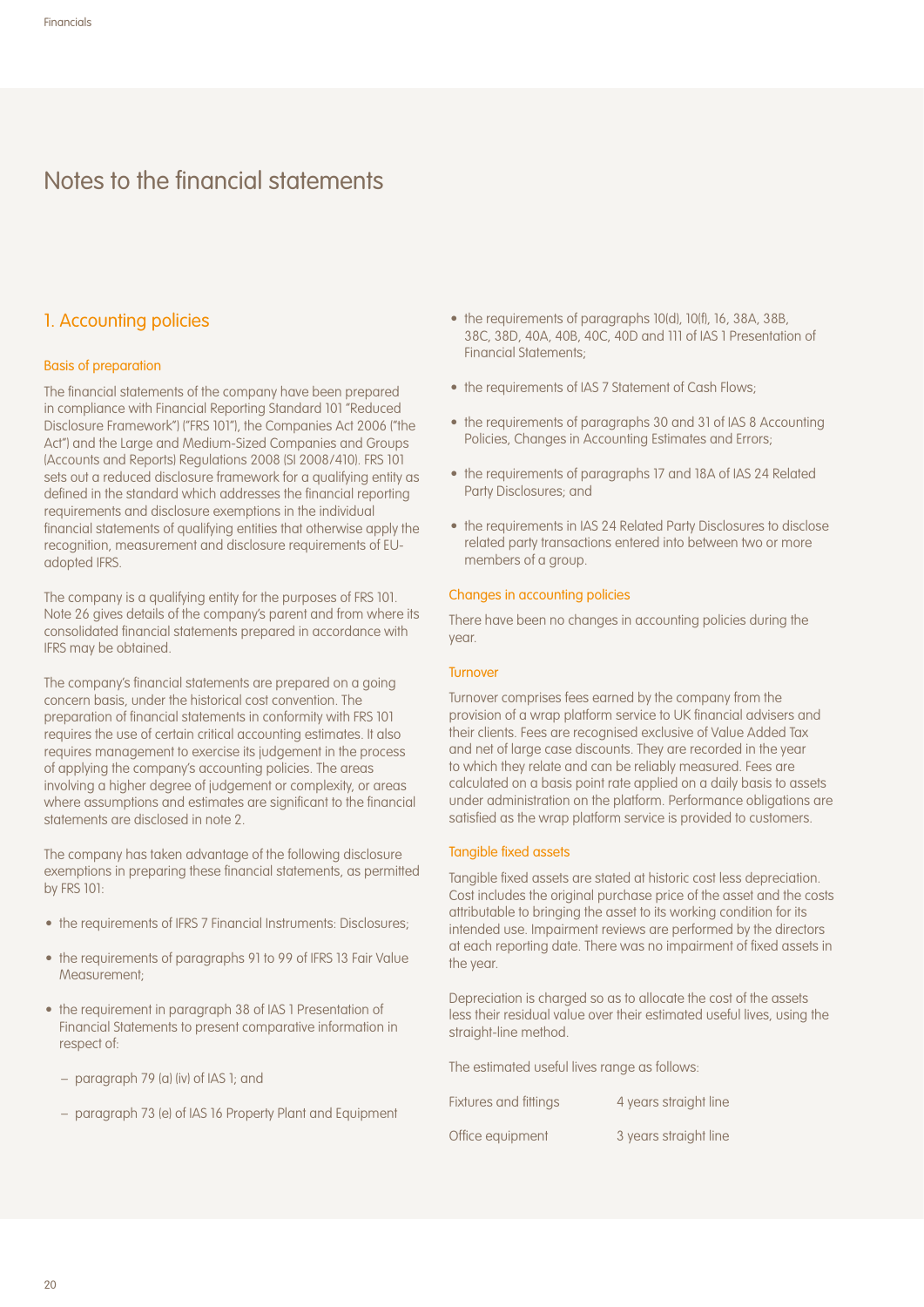Gains and losses on disposals are determined by comparing the proceeds with the carrying amount and are recognised in the income statement.

#### **Taxation**

Current taxes are based on the results shown in the financial statements and are calculated according to local tax rules, using tax rates enacted or substantially enacted by the statement of financial position date.

Full provision is made for deferred tax assets and liabilities arising from all timing differences between the recognition of gains and losses in the financial statements and recognition in the tax computation.

A net deferred tax asset is recognised only if it can be regarded as more likely than not that there will be suitable taxable profits from which the future reversal of the underlying timing differences can be deducted.

Deferred tax assets and liabilities are calculated at the tax rates expected to be effective at the time the timing differences are expected to reverse, based on tax laws that have been enacted or substantively enacted by the statement of financial position date.

Deferred tax assets and liabilities are not discounted.

#### Foreign currency

The company's functional and presentation currency is the Pound Sterling, generally rounded to the nearest thousand. Transactions in foreign currencies are recorded at the rate ruling at the date of the transaction. Foreign exchange gains and losses resulting from the settlement of transactions are recognised in the income statement.

#### Finance leases

Where assets are financed by leasing agreements that give rights approximating to ownership, the assets are treated as if they had been purchased outright. The amount capitalised is the lower of the fair value of the leased asset and the present value of the minimum lease payments. Office equipment acquired under finance leases is depreciated over its useful life of three years on a straight-line basis. Depreciation on the relevant assets is charged to the income statement. Interest on the finance lease is recognised in the income statement using the effective interest method.

#### Defined contribution pension scheme

NFG operates a defined contribution pension scheme. The pension charge represents the amounts recharged to the company for the scheme in respect of the year and contributions are recognised as an expense when they are due. Once the contributions have been paid, NFG has no further payment obligations. The assets of the scheme are held separately from those of NFG in an independently administered fund.

#### Expense recognition

Expenditure incurred by the company is recognised in the year to which it relates. Any expenses relating to a year that have not yet been invoiced are accrued and expenses paid but which relate to future years are classified as prepayments within the statement of financial position.

#### Cash and cash equivalents

Cash and cash equivalents include cash in hand and deposits held at call with banks. Bank overdrafts are shown within current liabilities due less than one year. Cash equivalents are highly liquid investments that mature no more than three months from the date of acquisition and that are readily convertible to known amounts of cash with insignificant risk of change in value.

#### Interest income

Interest received is recognised in the income statement as it is earned.

#### Finance costs

Interest expense is recognised in the income statement in the year to which it relates.

#### Fixed asset investments

Investments in subsidiaries are valued at cost less any provision for impairment. At each reporting date, the directors assess whether there is any indication that an asset may be impaired. If any such indication exists, the directors will estimate the recoverable amount of the asset. There was no impairment during the year.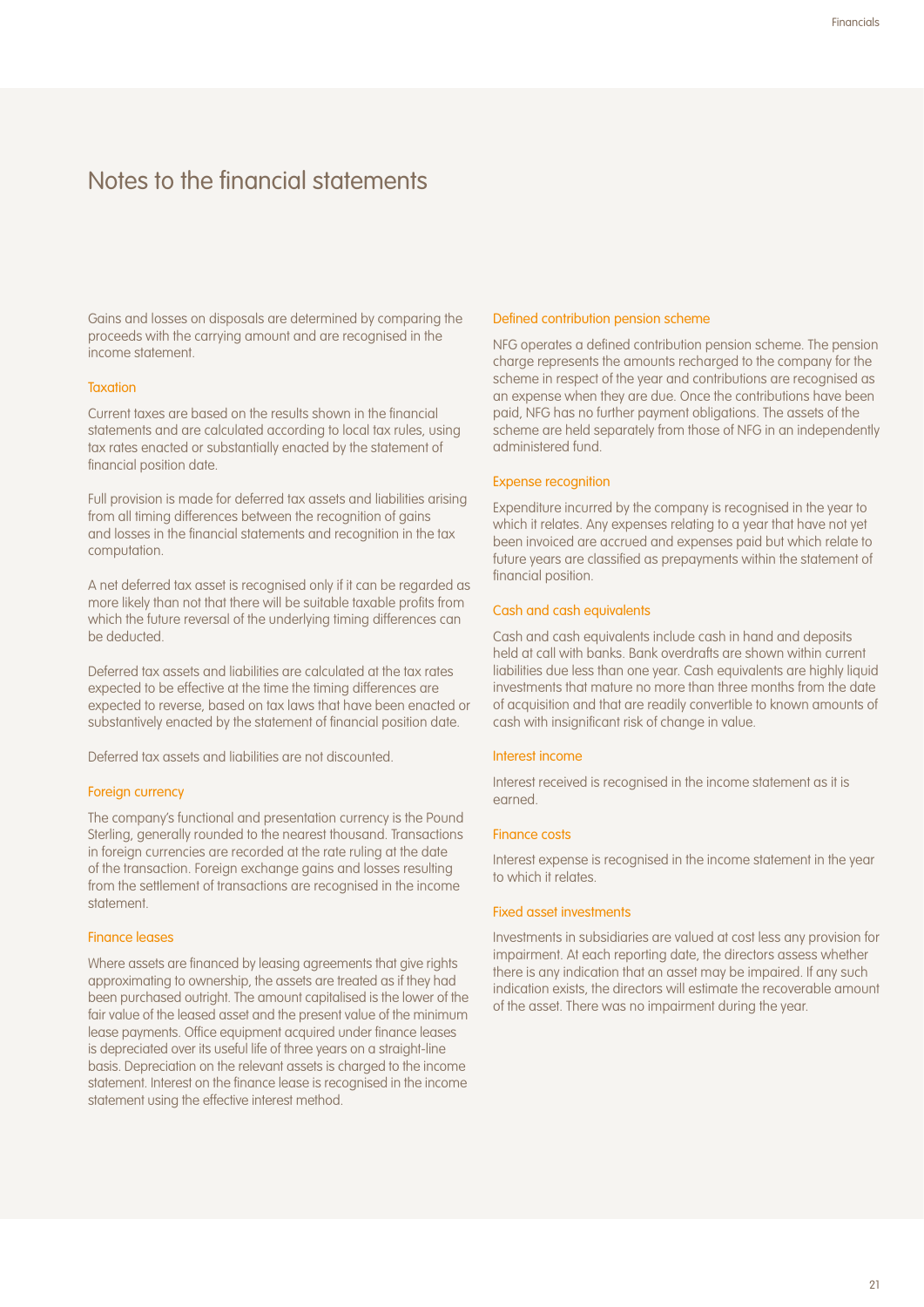#### Current asset investments

The company has investments held by it on the platform for operational purposes. These are recognised and measured at fair value using the most recent available market price with gains and losses recognised immediately in the income statement.

#### Bad and doubtful debt provision

An expected loss provisioning model is used to calculate a bad and doubtful debt provision. We have implemented a simplified approach to measuring expected credit losses arising from trade and other receivables, being a lifetime expected credit loss. This is calculated based on an evaluation of our historic experience plus an adjustment based on our judgement of whether this historic experience is likely reflective of our view of the future at the balance sheet date. In the previous year the incurred loss model is used to calculate the impairment provision.

#### Provisions for liabilities

Provisions are made where an event has taken place that gives the company a legal or constructive obligation that probably requires settlement by a transfer of economic benefit, and a reliable estimate can be made of the amount of the obligation.

Provisions are charged as an expense to the income statement in the year that the company becomes aware of the obligation and are measured at the best estimate at the statement of financial position date of the expenditure required to settle the obligation, taking into account relevant risks and uncertainties.

When payments are eventually made, they are charged to the provision carried in the statement of financial position.

## 2. Critical accounting judgements, key sources of estimation uncertainty, and restatements

Estimates and judgements are continually evaluated and are based on historical experience and other factors, including expectations of future events that are believed to be reasonable under the circumstances. There are no critical accounting judgements and the key sources of estimation uncertainty are as follows:

#### Useful economic lives of tangible assets

The annual depreciation charge for tangible fixed assets is sensitive to changes in the estimated useful lives and residual values of the assets. The useful economic lives and residual values are re-assessed annually. They are amended when necessary to reflect current estimates, based on technological advancement, future investments, economic utilisation and the physical condition of the assets. There have been no changes to the useful lives of tangible assets during the year. See note 12 for the carrying amount of fixed assets and note 1 for the useful economic lives for each class of asset.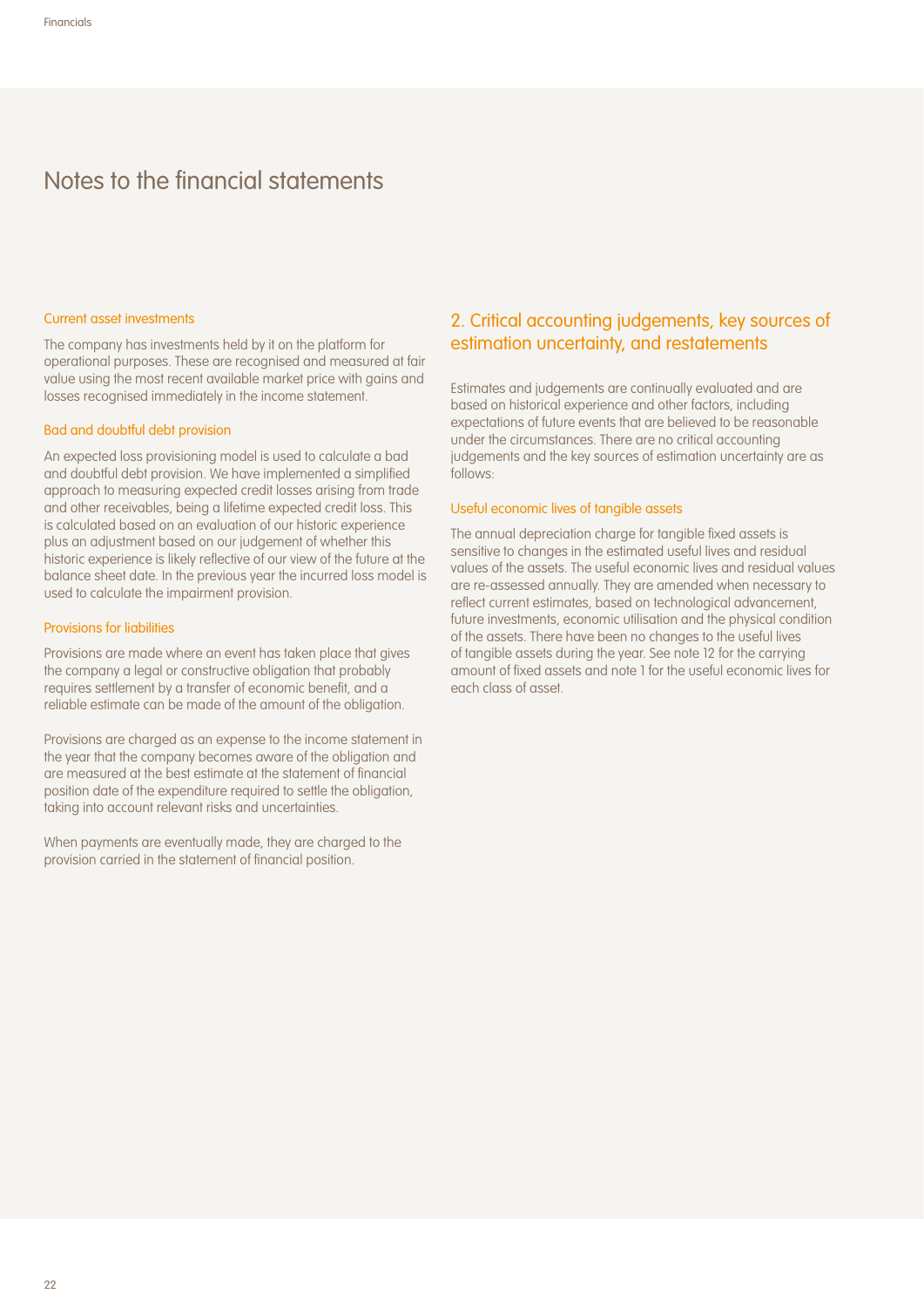#### Restatement of turnover presentation

As part of our consideration of the impact of IFRS 15 we have also reviewed our principal and agency relationships relating to platform income. We consider that separate turnover and cost presentation will more accurately reflect the revenue and cash flows arising from the contracts with customers. There is no impact on the reported profit or net assets of the company as a result of this restatement.

|                               |           | Adjustment               | Restated  |
|-------------------------------|-----------|--------------------------|-----------|
|                               | 2017      |                          | 2017      |
|                               | £'000     |                          | £'000     |
|                               |           |                          |           |
| Continuing operations         |           |                          |           |
| Revenue                       | 40,365    | 5,097                    | 45,462    |
| Cost of sales                 | (17, 415) | (5,097)                  | (22, 512) |
|                               |           |                          |           |
| Gross profit                  | 22,950    | $\overline{\phantom{a}}$ | 22,950    |
|                               |           |                          |           |
|                               |           |                          |           |
| Profit for the financial year | 4,420     | $\overline{\phantom{a}}$ | 4,420     |
|                               |           |                          |           |

## 3. Turnover

All turnover is attributable to the principal activity of the company and arose within the United Kingdom (2017: all United Kingdom).

## 4. Other operating income

|                        | 2018  | 2017  |
|------------------------|-------|-------|
|                        | £'000 | £'000 |
| Other operating income |       |       |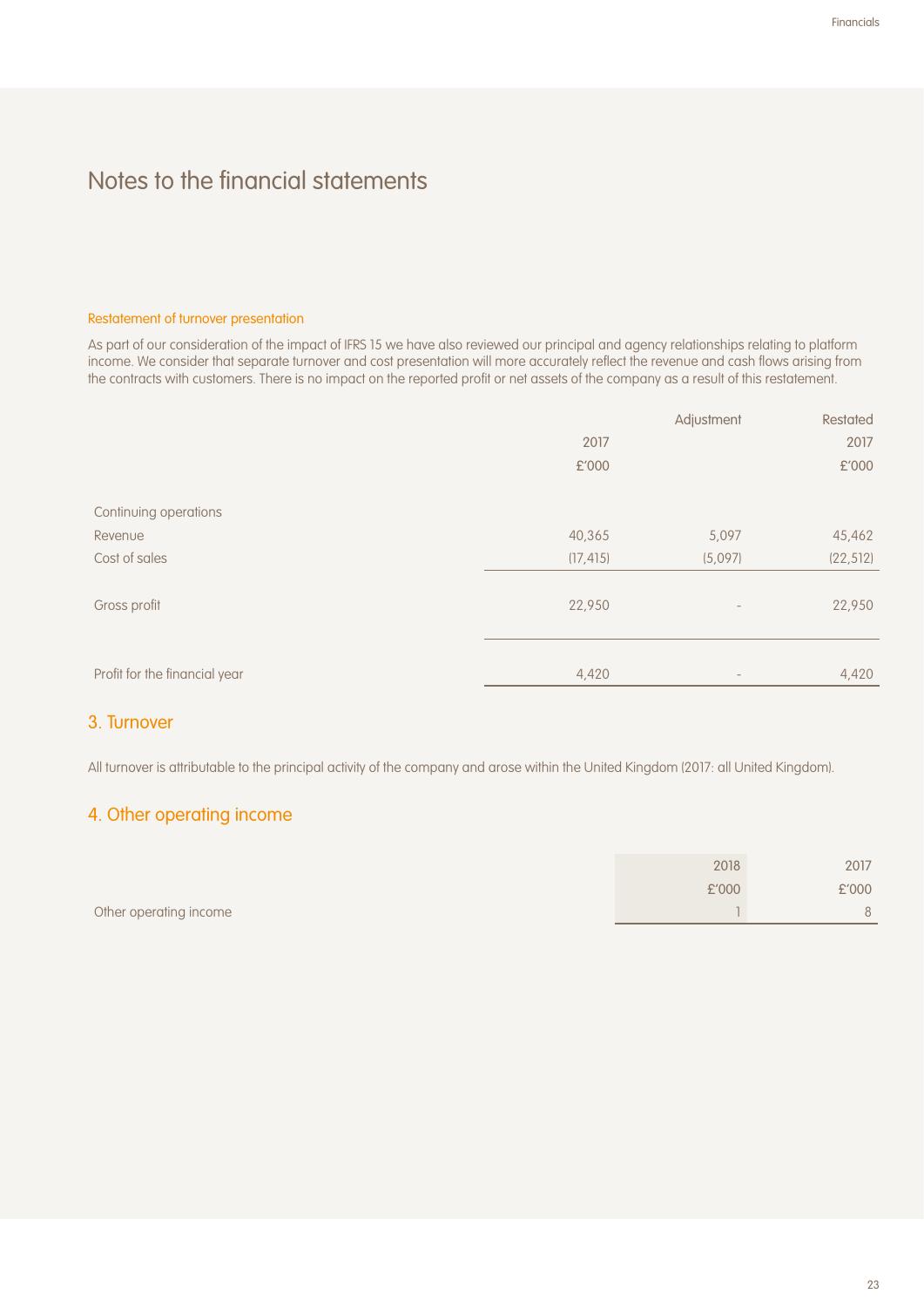## 5. Profit before taxation

The profit before taxation is stated after charging:

|                                       | 2018  | 2017  |
|---------------------------------------|-------|-------|
|                                       | £'000 | £'000 |
| Depreciation of tangible fixed assets | 488   | 312   |
| Loss on disposal of fixed assets      |       | 51    |
| Foreign exchange differences          | 3     |       |
| Movement in bad debt provision        | 8     | (287) |

## 6. Employees

The staff who manage the affairs of the company are employed by NFG.

Staff costs, including directors' remuneration, recharged to the company were as follows:

|                       | 2018   | 2017  |
|-----------------------|--------|-------|
|                       | £'000  | £'000 |
| Wages and salaries    | 11,643 | 9,298 |
| Social security costs | 1,404  | 1,136 |
| Other pension costs   | 893    | 675   |
|                       |        |       |
|                       | 13,940 | 1.109 |

NFS does not directly employ any staff. The average monthly number of employees, including the directors, whose salaries were recharged to the company during the year was as follows:

|           | 2018 | 2017                           |
|-----------|------|--------------------------------|
| Employees | 201  | 57<br>$\overline{\phantom{0}}$ |

## 7. Directors remuneration

The directors are remunerated by the holding company NFG. Further detail of the consideration paid can be found in the NFG consolidated financial statements which can be obtained from Companies House, the Company Secretary at Nucleus HQ, Greenside, 12 Blenheim Place, Edinburgh, EH7 5JH or the group's website www.nucleusfinancial.com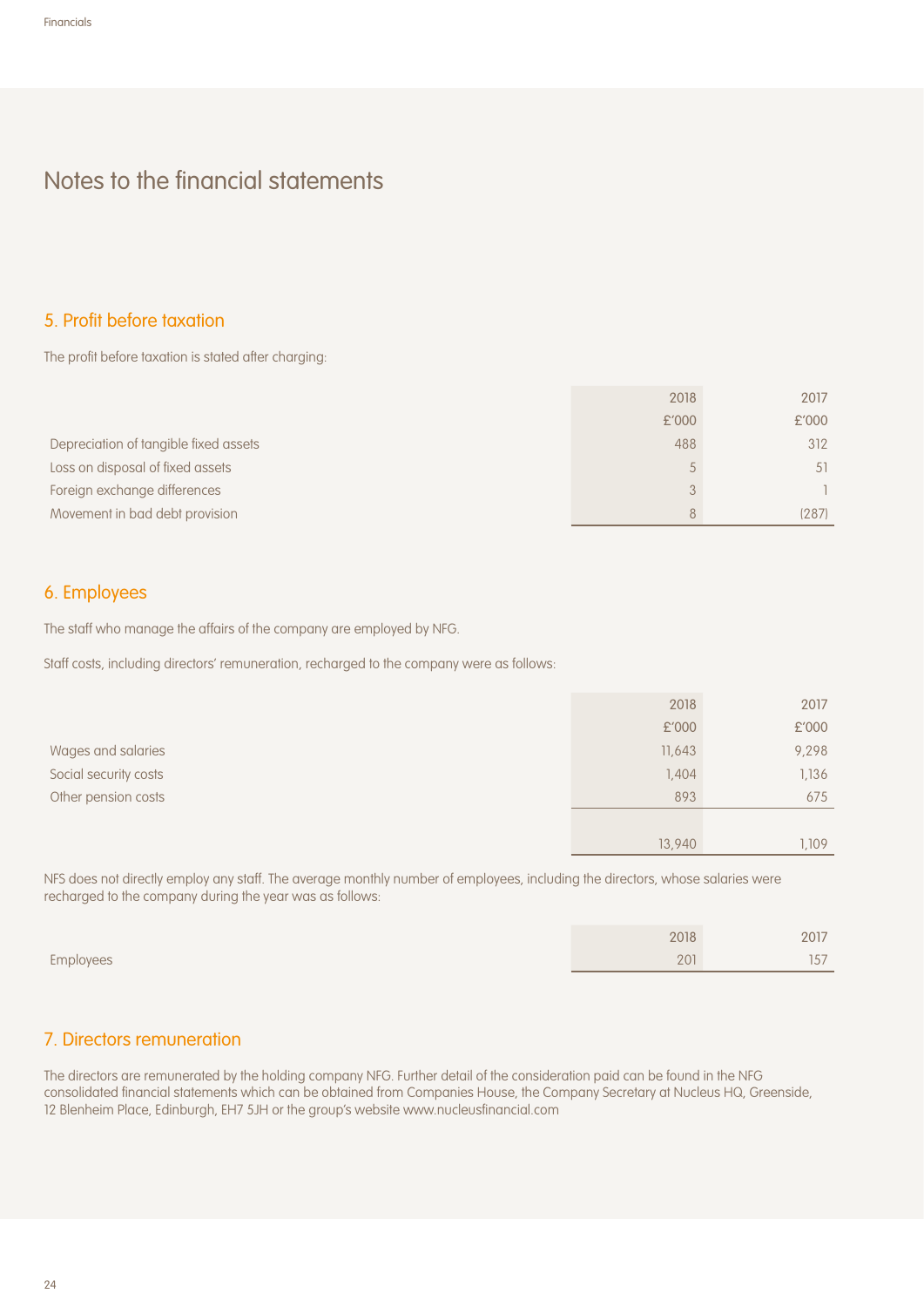# 8. Interest receivable and similar income

|                          | 2018  | 2017  |
|--------------------------|-------|-------|
|                          | £'000 | £'000 |
| Bank interest receivable | 10    |       |

# 9. Interest payable and similar expenses

|                                              | 2018  | 2017                     |
|----------------------------------------------|-------|--------------------------|
|                                              | £'000 | £'000                    |
| Finance charges payable under finance leases |       | 3                        |
| Other interest                               |       | $\overline{\phantom{a}}$ |
|                                              |       |                          |
|                                              |       | $\Omega$                 |

# 10. Auditors' remuneration

|                                   | 2018  | 2017  |
|-----------------------------------|-------|-------|
|                                   | £'000 | £'000 |
| Audit of the financial statements | 43    | 39    |
| Client assets audit services      | 151   | 240   |
|                                   |       |       |
|                                   | 194   | 279   |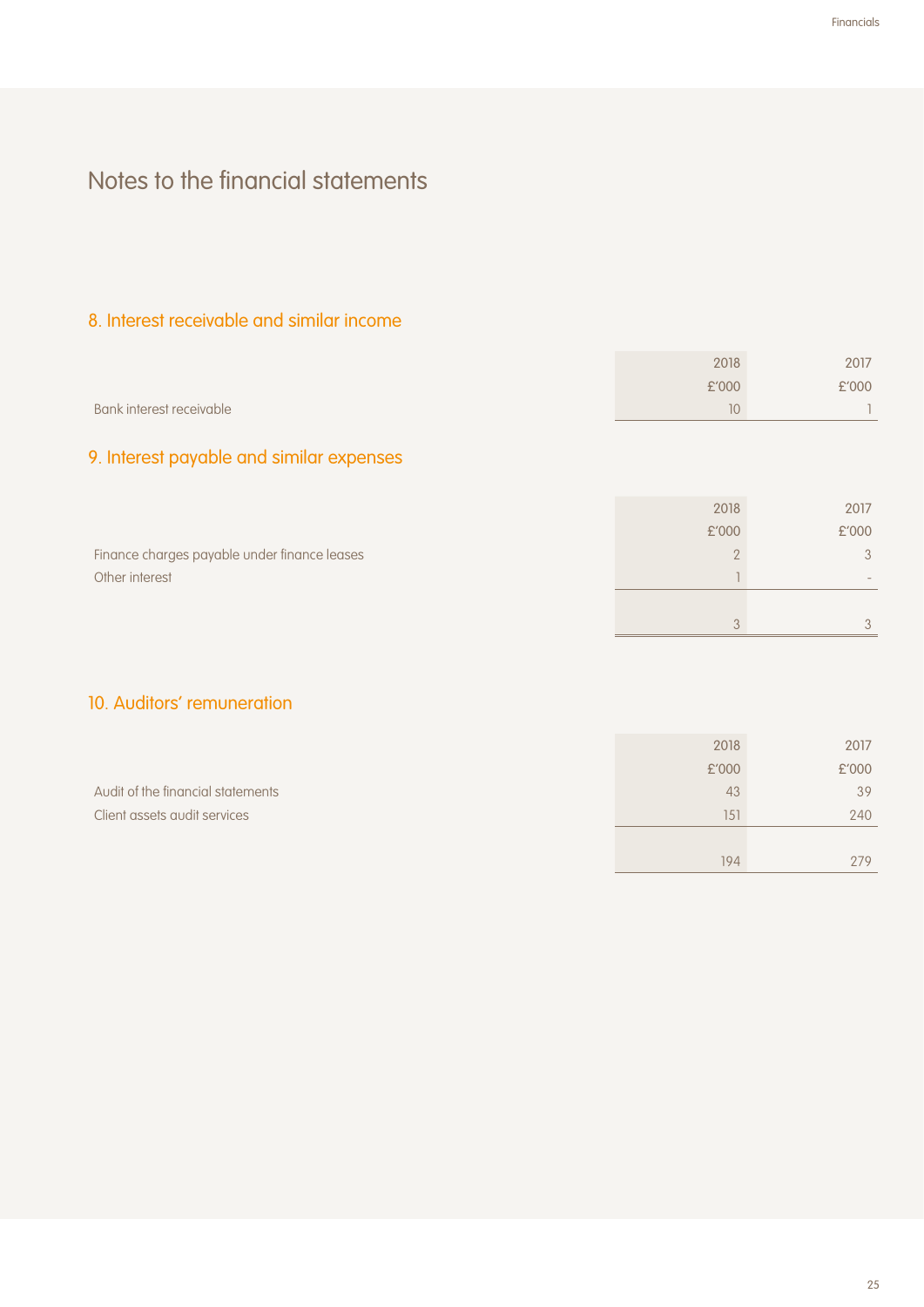## 11. Taxation

#### Analysis of tax expense

|                                                                       | 2018  | 2017  |
|-----------------------------------------------------------------------|-------|-------|
|                                                                       | £'000 | £'000 |
| Current tax:                                                          |       |       |
| Tax on profits for the year                                           | 1,435 | 1,052 |
|                                                                       |       |       |
| Deferred tax:                                                         |       |       |
| Reversal of timing differences in relation to disallowable provisions | (5)   | 14    |
| Accelerated capital allowances                                        |       | 46    |
|                                                                       |       |       |
|                                                                       |       |       |
| Tax expense in income statement                                       | 1,430 | 1,112 |

#### Factors affecting the tax expense

The tax assessed for the year is higher (2017: higher than) the standard rate of corporation tax in the UK of 19% (2017: 19.25%). The differences are reconciled below:

|                                                                                                             | 2018  | 2017  |
|-------------------------------------------------------------------------------------------------------------|-------|-------|
|                                                                                                             | £'000 | £'000 |
| Profit before taxation                                                                                      | 7,451 | 5,532 |
| Profit before taxation multiplied by the standard rate of corporation tax in the UK of 19%<br>(2017:19.25%) | 1,416 | 1,065 |
| Effects of:                                                                                                 |       |       |
| Expenses not deductible for tax purposes                                                                    | 4     | 5     |
| Adjust closing deferred tax to average rate of 19% (2017: 19.25%)                                           |       | (1)   |
| Other tax adjustments, reliefs and transfers                                                                | 10    | 43    |
|                                                                                                             |       |       |
| Tax expense in income statement                                                                             | 1,430 | 1,112 |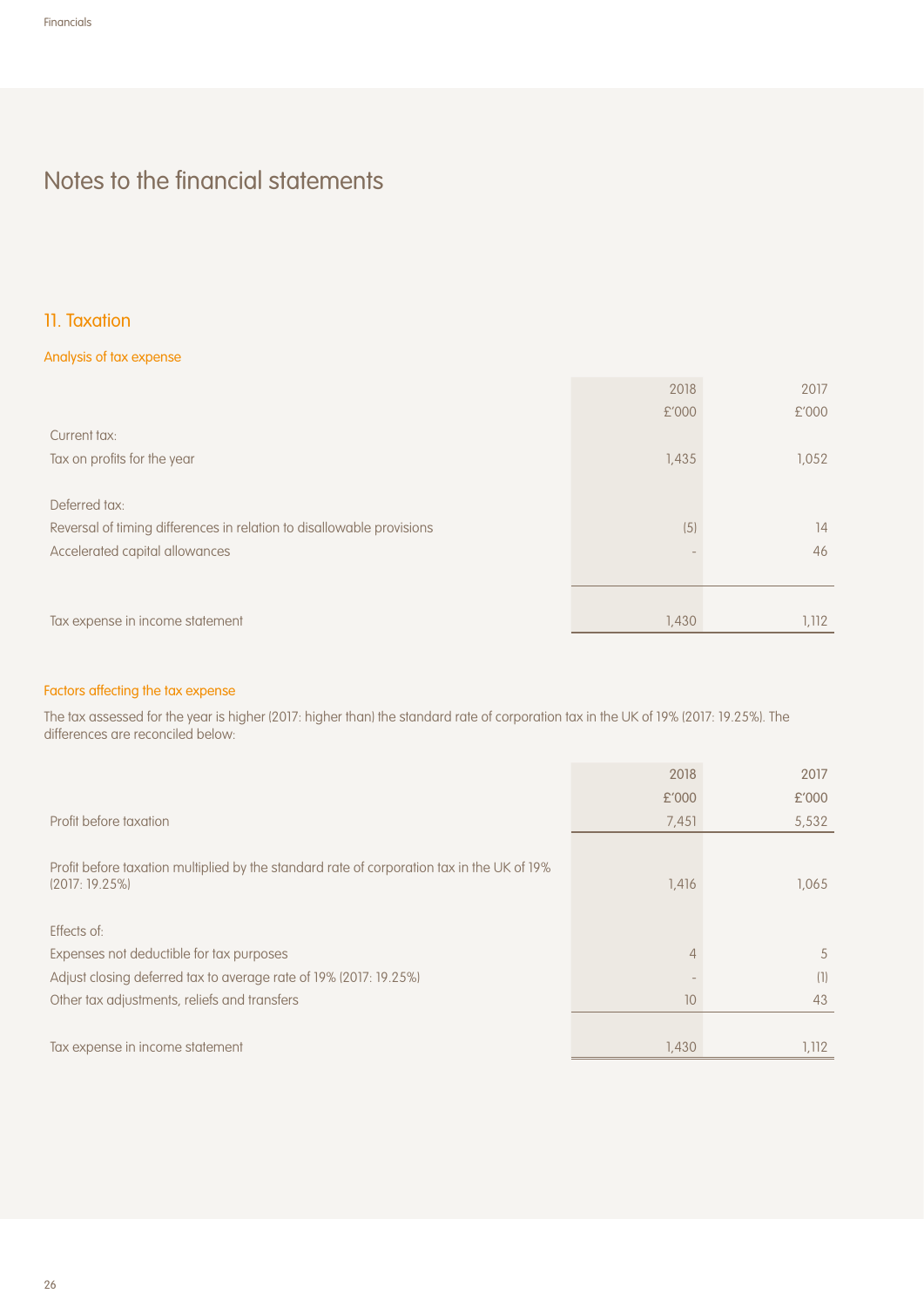# 12. Tangible fixed assets

|                        | Fixtures and fittings    | Office equipment | Total |
|------------------------|--------------------------|------------------|-------|
|                        | £'000                    | £'000            | £'000 |
| Cost                   |                          |                  |       |
| At 1 January 2018      | 357                      | 1,303            | 1,660 |
| Additions              | 170                      | 364              | 534   |
| Disposals              | $\overline{\phantom{a}}$ | (159)            | (159) |
|                        |                          |                  |       |
| At 31 December 2018    | 527                      | 1,508            | 2,035 |
|                        |                          |                  |       |
| Depreciation           |                          |                  |       |
| At 1 January 2018      | 34                       | 676              | 710   |
| Charge for the year    | 93                       | 395              | 488   |
| Eliminated on disposal | $\overline{\phantom{a}}$ | (154)            | (154) |
|                        |                          |                  |       |
| At 31 December 2018    | 127                      | 917              | 1,044 |
|                        |                          |                  |       |
| Net book value         |                          |                  |       |
| At 31 December 2018    | 400                      | 591              | 991   |
|                        |                          |                  |       |
| At 31 December 2017    | 323                      | 627              | 950   |

The net book value of tangible fixed assets includes £112,143 (2017: £232,113) in respect of assets held under finance leases.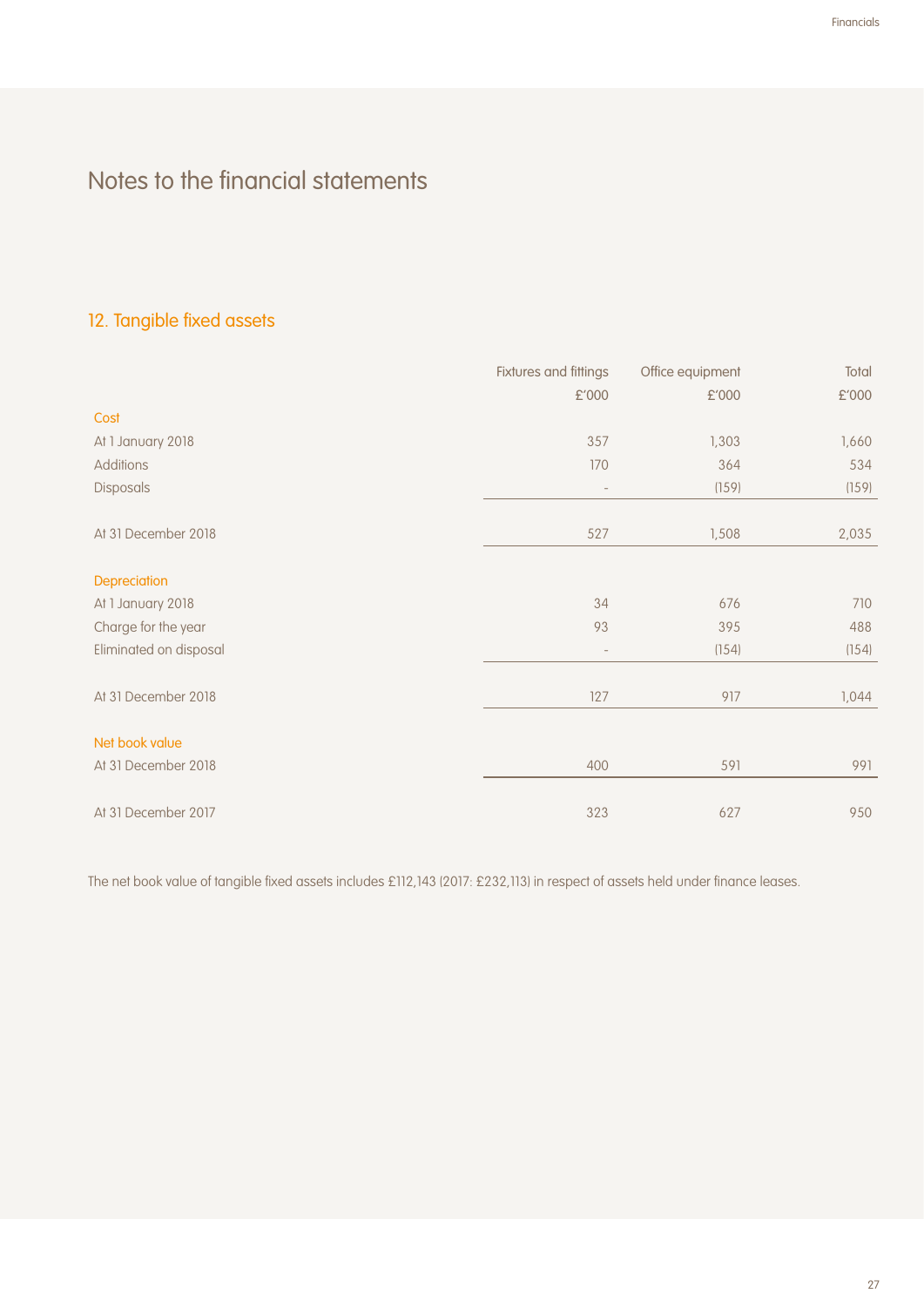## 13. Investments

|                                        | Investment<br>in subsidiary<br>companies<br>£'000 |
|----------------------------------------|---------------------------------------------------|
| Cost                                   |                                                   |
| At 1 January 2018 and 31 December 2018 |                                                   |
|                                        |                                                   |
| Net book value                         |                                                   |
| At 31 December 2018                    |                                                   |
| At 31 December 2017                    |                                                   |

The company's investments at the statement of financial position date in the share capital of companies include the following:

## NFS (Nominees) Limited

| Registered office  | Elder House St Georges Business Park<br>207 Brooklands Road<br>Weybridge<br>Surrey<br>England<br>KT13 OTS                                                         |
|--------------------|-------------------------------------------------------------------------------------------------------------------------------------------------------------------|
| Class of shares    | Ordinary                                                                                                                                                          |
| Holding            | 100%                                                                                                                                                              |
| Principal activity | Vehicle to ensure appropriate registration of title of client assets for the purposes of the client money rules as defined<br>by the Financial Conduct Authority. |

|                                | 2018 | 2017   |
|--------------------------------|------|--------|
|                                |      | $\cap$ |
| Aggregate capital and reserves |      |        |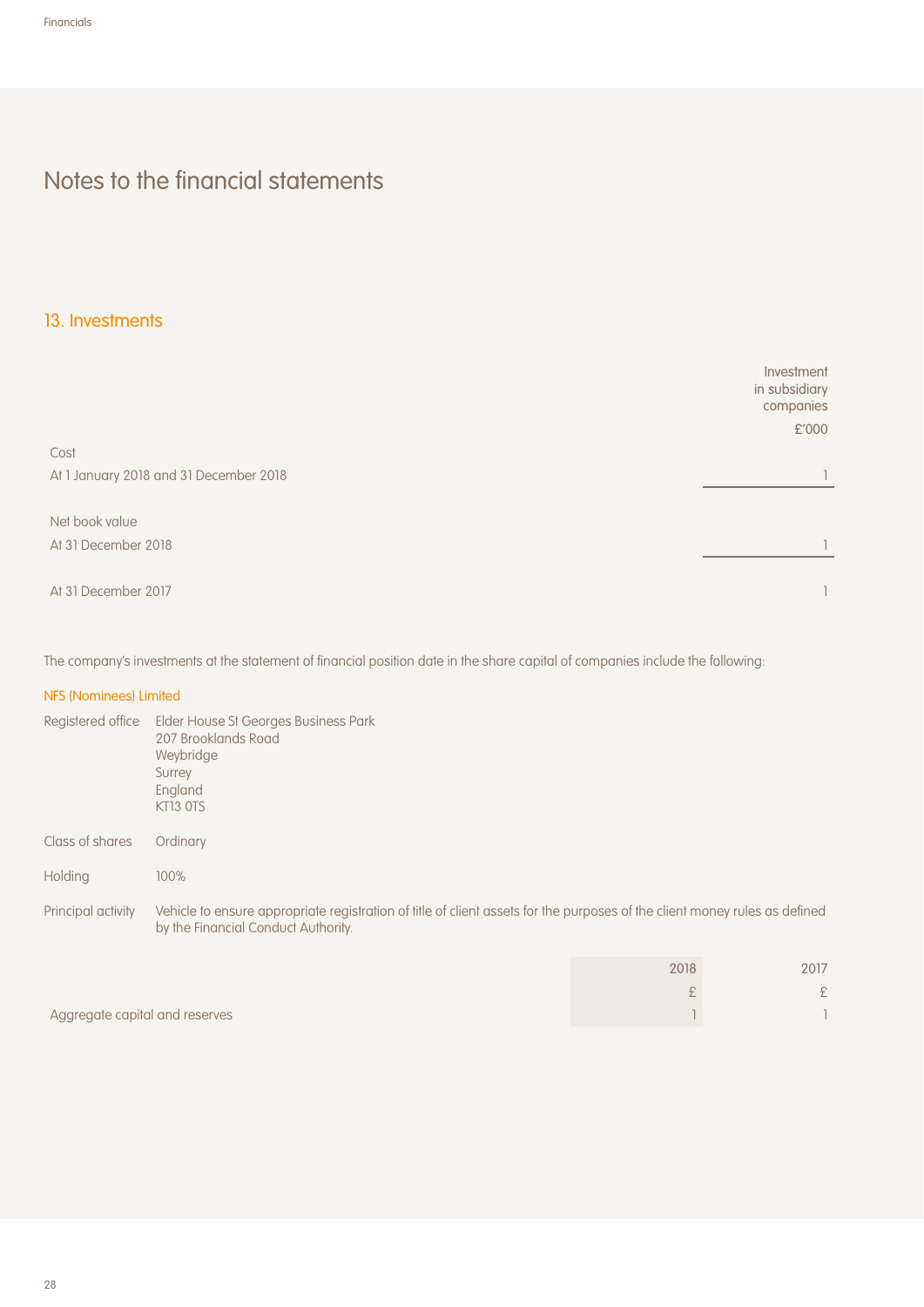## 13. Investments (continued)

#### Nucleus Trustee Company Limited

| Registered office  | Greenside<br>12 Blenheim Place<br>Edinburgh<br>Scotland<br><b>EH57 5JH</b> |       |  |
|--------------------|----------------------------------------------------------------------------|-------|--|
| Class of shares    | Ordinary                                                                   |       |  |
| Holding            | 100%                                                                       |       |  |
| Principal activity | To act as trustee of the self-invested personal pension operated by NFS.   |       |  |
|                    |                                                                            | ----- |  |

|                                | 2018 | 2017 |
|--------------------------------|------|------|
|                                |      | ÷.   |
| Aggregate capital and reserves | 000. | .000 |

The directors believe that the carrying values of the investments are supported by underlying net assets.

# 14. Debtors: amounts falling due within one year

|                                | 2018  | 2017  |
|--------------------------------|-------|-------|
|                                | £'000 | £'000 |
| Other debtors                  | 2,166 | 2,042 |
| Amounts owed by HMRC           | 1,754 | 1,831 |
| Trade debtors                  | 429   | 481   |
| Prepayments and accrued income | 5,639 | 4,754 |
|                                |       |       |
|                                | 9,988 | 9,108 |

Included within other debtors is a balance of cash prefunded on the wrap platform as required by our client terms and conditions. This fluctuates due to timing. The total loss allowance provided for trade and other receivables is £176,784 (2017: £168,788).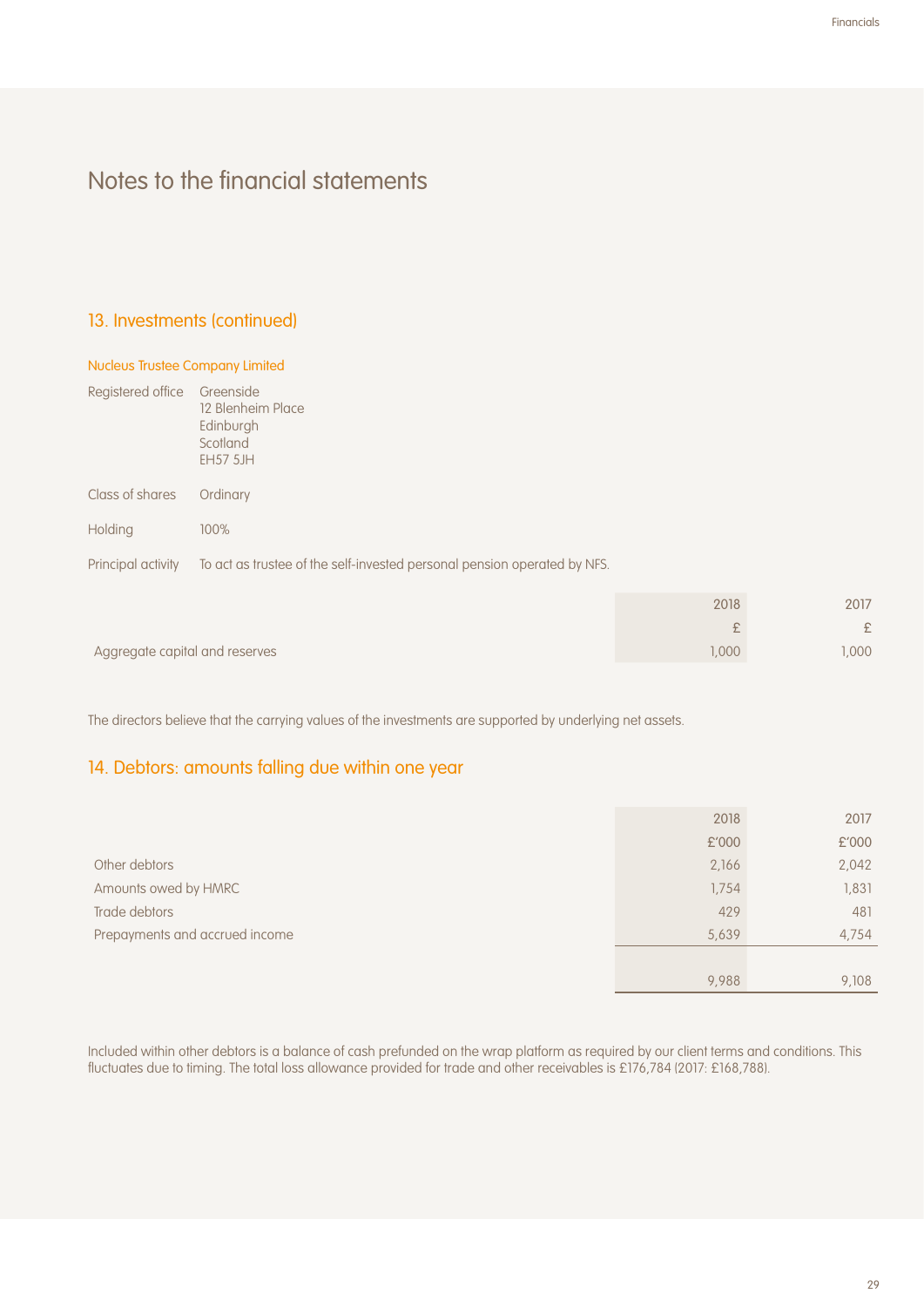## 15. Current asset investments

|                   | 2018  | 2017                         |
|-------------------|-------|------------------------------|
|                   | £'000 | £'000                        |
| Valuation         |       |                              |
| At 1 January      | 99    | 69                           |
| Additions in year |       | 31                           |
| Disposals in year | (10)  | $\qquad \qquad \blacksquare$ |
| Unrealised loss   | (5)   | (1)                          |
|                   |       |                              |
| At 31 December    | 84    | 99                           |

## 16. Cash and cash equivalents

|                          | 2018   | 2017   |
|--------------------------|--------|--------|
|                          | £'000  | £'000  |
| Cash at bank and in hand | 15,691 | 13,366 |

During the year, the company transferred its £5,000,000 uncommitted overdraft facility from The Royal Bank of Scotland plc to The Royal Bank of Scotland International Limited. The purpose of the overdraft is to support the company's discretionary commitment to prefund tax relief on eligible pension contributions and other temporary funding required under the client money and client asset rules. Interest is charged on this facility at 3% plus base rate up to an overdrawn amount of £5,000,000 and 5% plus base rate on any amount over £5,000,000. The overdraft is secured by a fixed and floating charge over all the company's assets.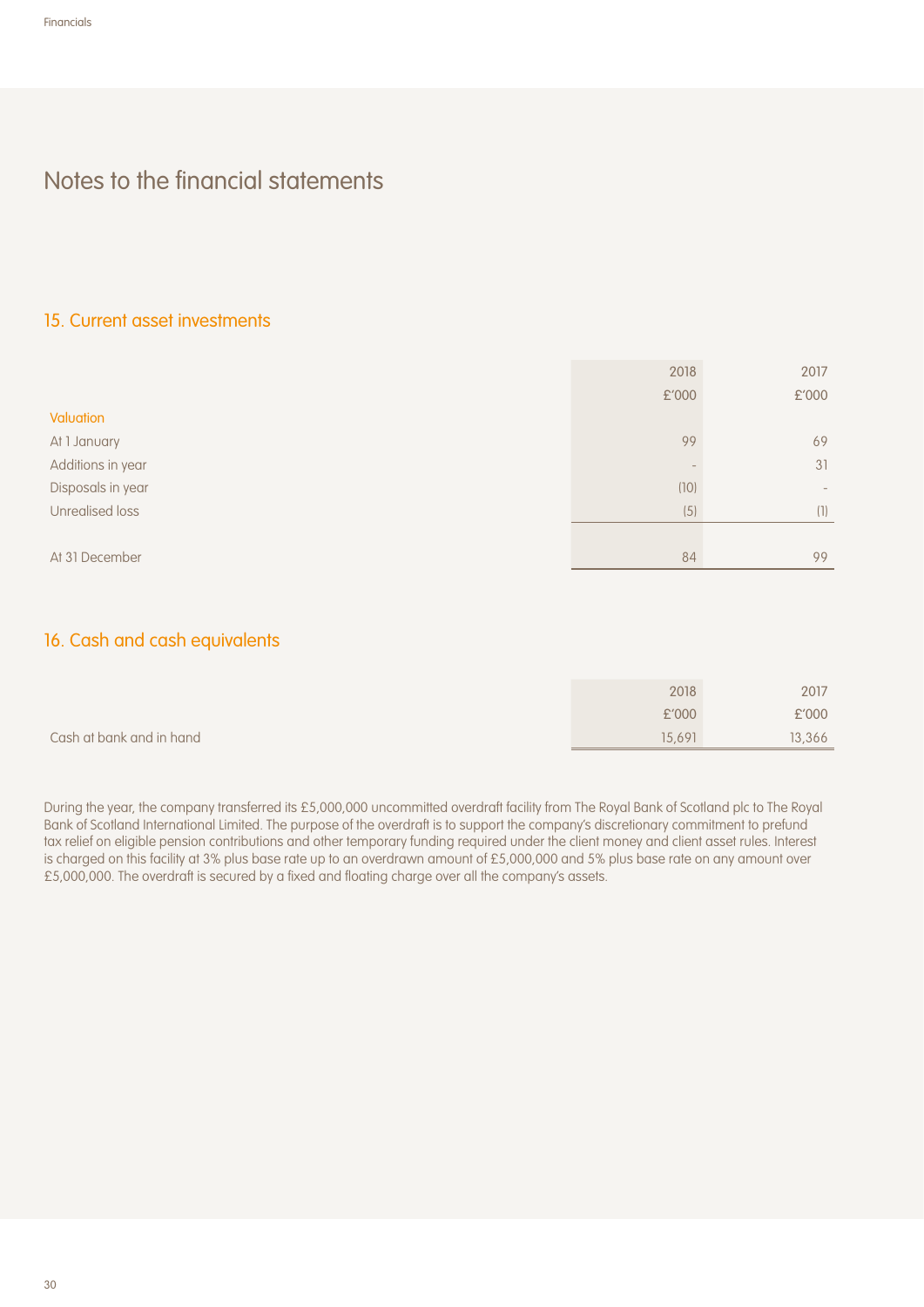# 17. Creditors: amounts falling due within one year

|                                    | 2018  | 2017           |
|------------------------------------|-------|----------------|
|                                    | £'000 | £'000          |
| Preference shares                  | 50    | 50             |
| Obligations under finance leases   | 87    | 107            |
| Trade creditors                    | 3,305 | 4,452          |
| Amounts owed to group undertakings | 727   | 2,046          |
| Corporation tax                    | 740   | 1,122          |
| Social security and other taxes    |       | $\overline{2}$ |
| Other creditors                    | 1,809 | 645            |
| Amounts owed to HMRC               | 240   | 117            |
| <b>Accruals</b>                    | 2,555 | 1,616          |
|                                    |       |                |
|                                    | 9,514 | 10,157         |

# 18. Creditors: amounts falling due after more than one year

|                                  | 2018  | 2017  |
|----------------------------------|-------|-------|
|                                  | £'000 | £'000 |
| Obligations under finance leases |       | 93    |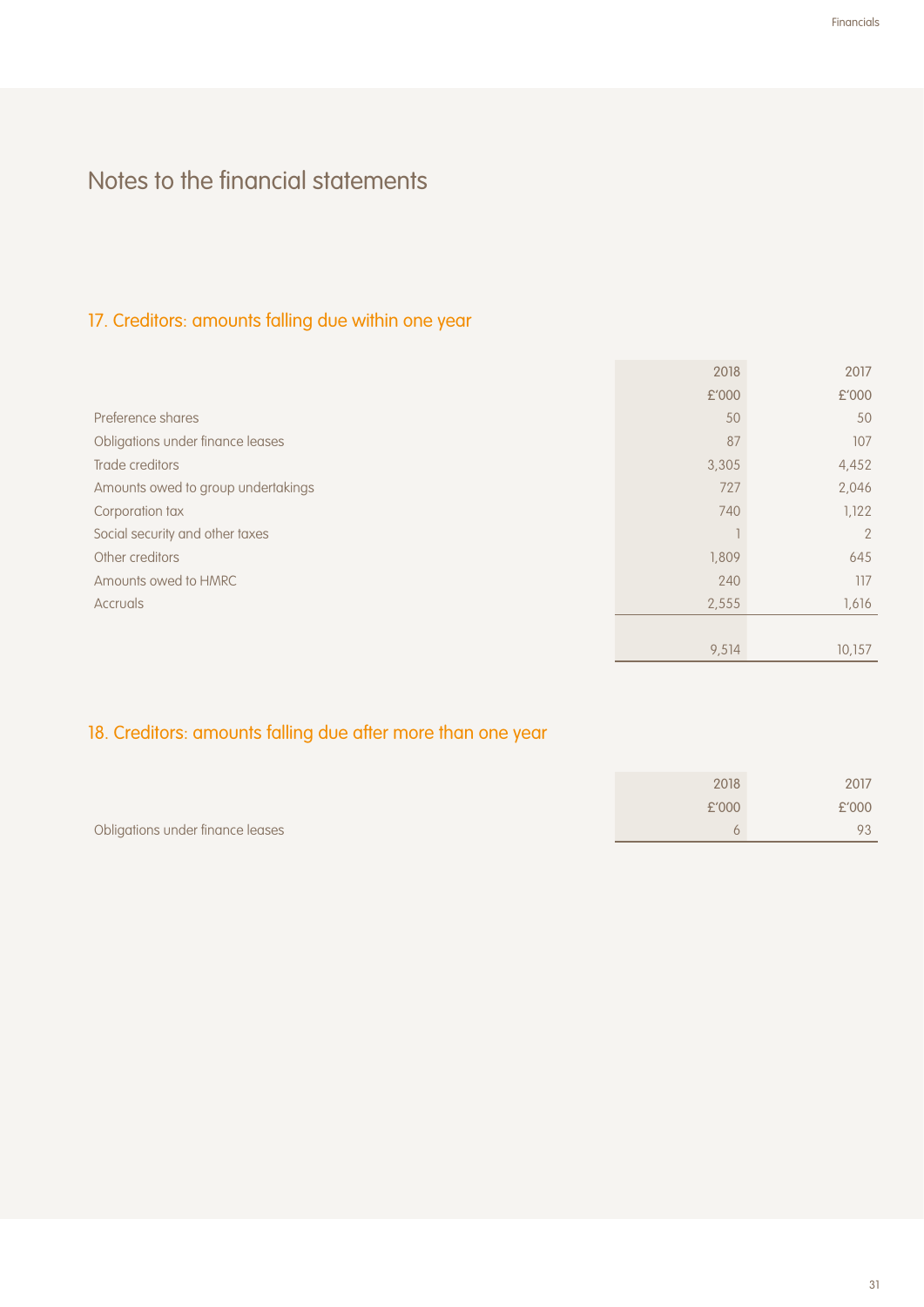## 19. Financial liabilities – borrowings

|                   | 2018  | 2017  |
|-------------------|-------|-------|
|                   | £'000 | £'000 |
| Current:          |       |       |
| Preference shares | 50    | 50    |
| Finance lease     | 87    | 107   |
|                   |       |       |
|                   | 137   | 157   |
|                   |       |       |
| Non-current:      |       |       |
| Finance leases    | 6     | 93    |

#### Terms and debt repayment schedule:

|                             | $<$ 1 year | 1-2 years                | 2-5 years                    | Total |
|-----------------------------|------------|--------------------------|------------------------------|-------|
|                             | £'000      | £'000                    | £'000                        | £'000 |
| Cash and cash equivalents   | 50         | $\overline{\phantom{a}}$ | $\qquad \qquad \blacksquare$ | 50    |
| Trade and other receivables | 87         | <sub>b</sub>             | $\overline{\phantom{a}}$     | 93    |
|                             |            |                          |                              |       |
|                             | 137        |                          | $\qquad \qquad \blacksquare$ | 143   |

The holder of preference shares, NFG, has the right to receive a non-cumulative fixed preferential dividend, calculated at the rate of 3% per annum on the amounts paid up or treated as paid up on such shares.

At the discretion of the directors, preference shares can be redeemed at their nominal value, or the nominal value treated as paid up on the preference shares, not less than five years and one day after the preference shares were first allotted.

On winding up of the company, preference shares will rank ahead of all other shares in sharing the company's assets. The holder of the preference shares will be entitled to the amount paid up on the preference share and the amount of any dividend which is due for payment on or after the date the winding up commenced.

The holder of the preference shares is entitled to receive notice of general meetings, and to attend, speak and vote at general meetings in relation to proposed resolutions which affect the rights of preference shareholders.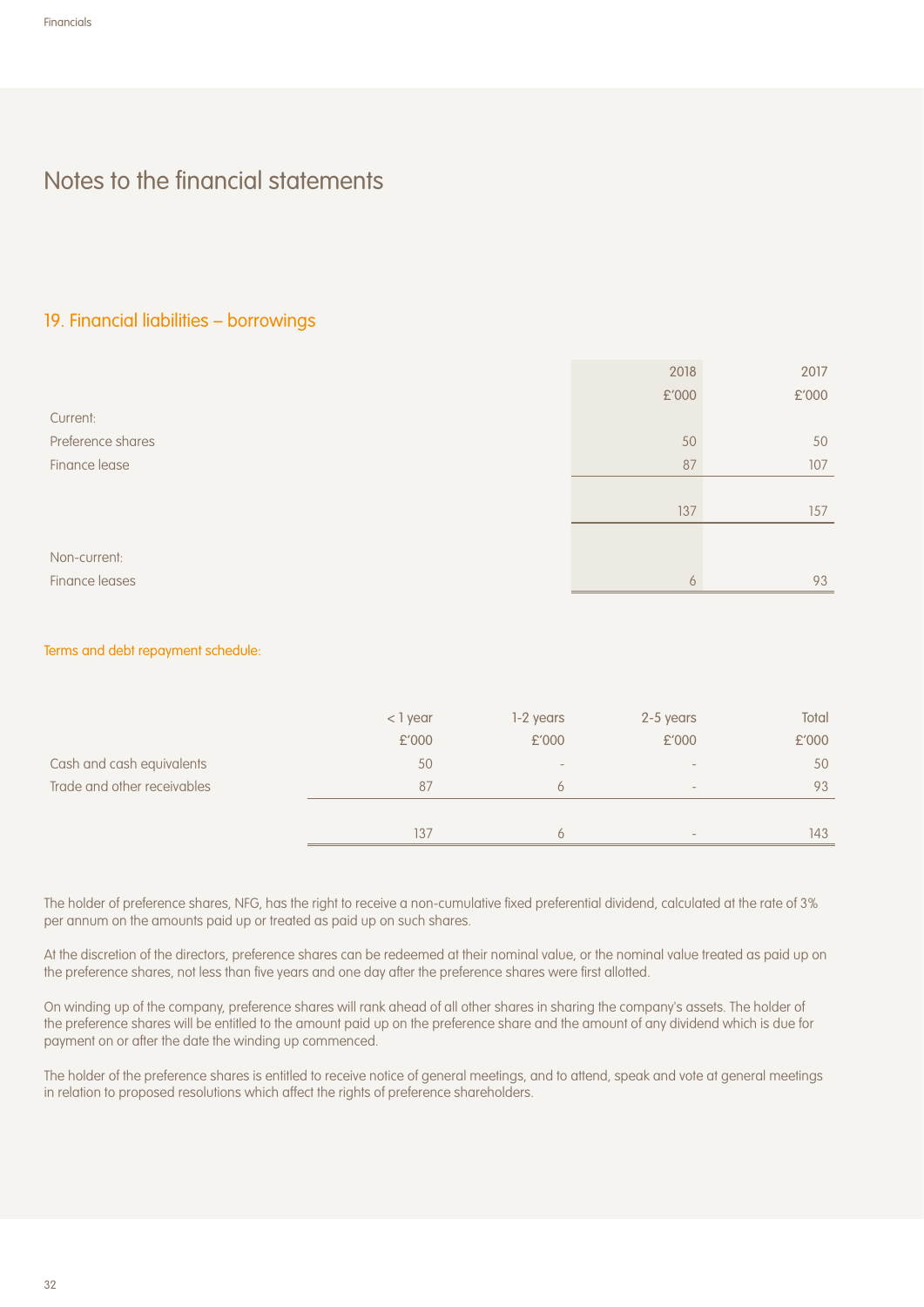# 20. Finance leases

|                            | 2018     | 2017  |
|----------------------------|----------|-------|
|                            | £'000    | £'000 |
| Gross obligations payable: |          |       |
| Within one year            | 88       | 109   |
| Between one and five years | $\sigma$ | 94    |
|                            |          |       |
|                            | gΖ       | 203   |

|                            | 2018  | 2017          |
|----------------------------|-------|---------------|
|                            | £'000 | £'000         |
| Finance charges payable:   |       |               |
| Within one year            |       | $\mathcal{D}$ |
| Between one and five years |       |               |
|                            |       |               |

|                            | 2018  | 2017  |
|----------------------------|-------|-------|
|                            | £'000 | £'000 |
| Net obligations payable:   |       |       |
| Within one year            | 87    | 107   |
| Between one and five years | 6     | 93    |
|                            |       |       |
|                            | 93    | 200   |

1 3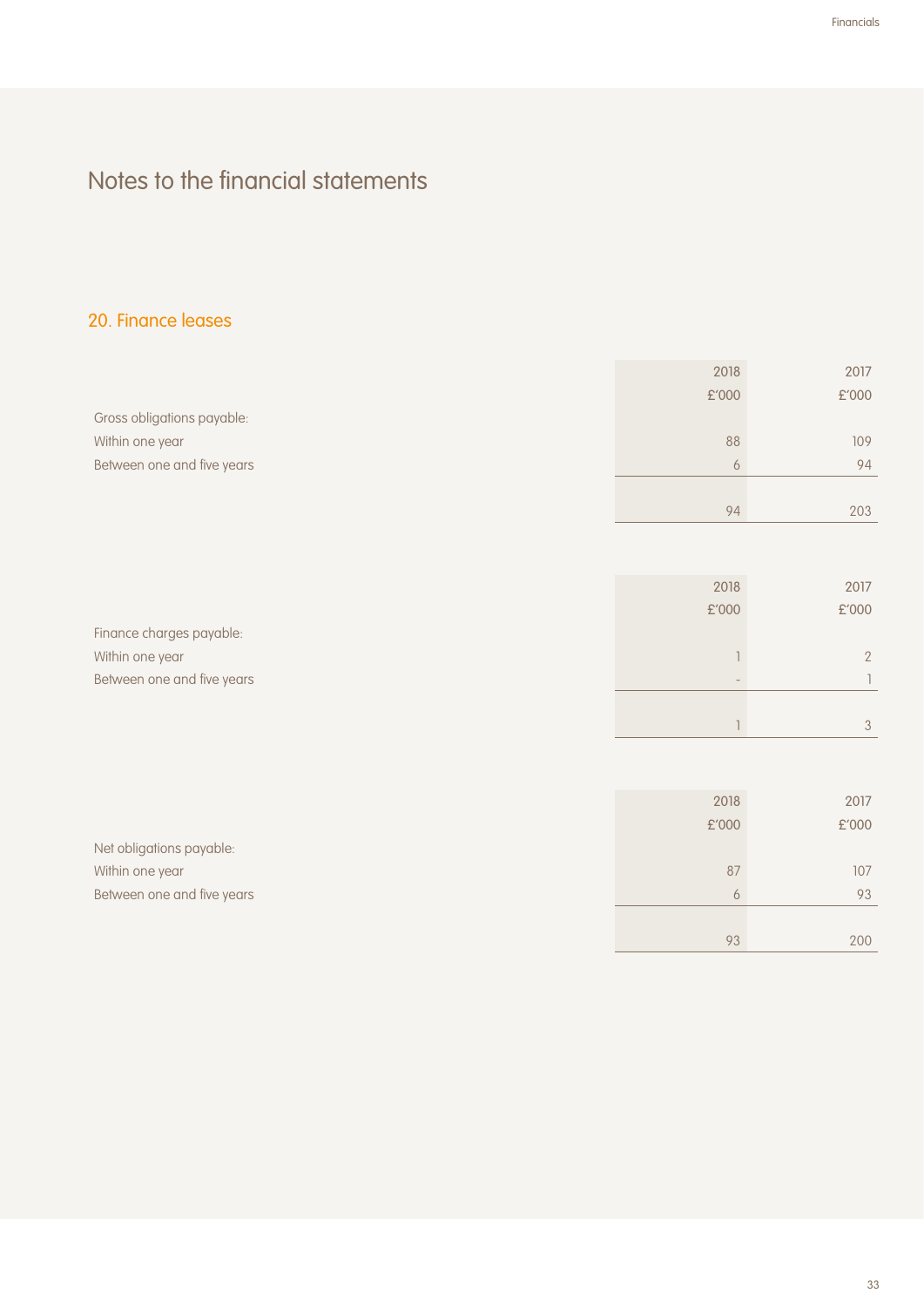# 21. Provisions for liabilities

|                     | 2018  | 2017  |
|---------------------|-------|-------|
|                     | £'000 | £'000 |
| Deferred tax        | 41    | 46    |
|                     |       |       |
| Other provisions:   |       |       |
| Client compensation | 429   | 98    |
| Outsourced service  | 158   | 204   |
|                     |       |       |
|                     | 587   | 302   |
|                     |       |       |
| Aggregate amounts   | 628   | 348   |

|                                     |       | Deferred tax Client compensation | Outsourced service | Total |
|-------------------------------------|-------|----------------------------------|--------------------|-------|
|                                     | £'000 | £'000                            | £'000              | £'000 |
|                                     |       |                                  |                    |       |
| At 1 January 2017                   |       | 85                               |                    | 85    |
| Provided during year                |       | 46                               | 204                | 250   |
| Utilised during year                |       | (28)                             |                    | (28)  |
| Unused amounts reversed during year |       | (5)                              |                    | (5)   |
| Charged to income statement         | 46    |                                  |                    | 46    |
| At 31 December 2017                 | 46    | 98                               | 204                | 348   |
| Provided during year                |       | 435                              | 612                | 1,047 |
| Utilised during year                |       | (73)                             | (333)              | (406) |
| Unused amounts reversed during year |       | (31)                             |                    | (31)  |
| Charge/(credit) to income statement | (5)   |                                  | (325)              | (330) |
| At 31 December 2018                 | 41    | 429                              | 158                | 628   |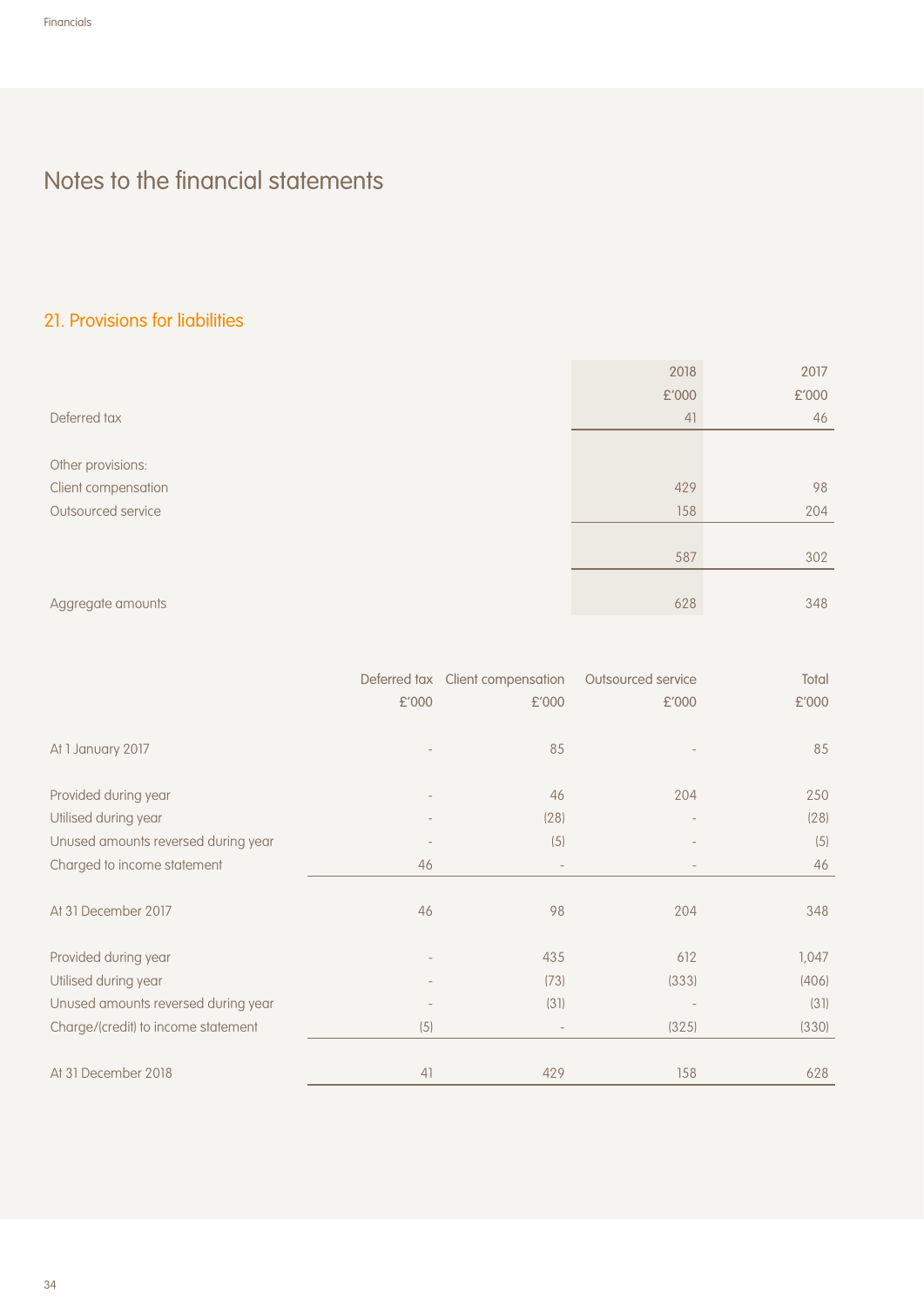## 21. Provisions for liabilities (continued)

#### Deferred tax

The deferred tax liability arises as a result of temporary differences between the company's accounting and tax carrying values, the anticipated and enacted tax rate and estimated taxes payable for the current year.

#### Client compensation

The company remediates clients affected by errors on the platform and calculates any amounts due in line with guidance given by the Financial Ombudsman Service in respect of the type of client loss, distress and inconvenience for which clients should be compensated. Where actual trading losses are suffered by clients, these are calculated in accordance with MiFID II best execution rules to ensure clients are restored to the position they would have been in had the error or omission not been made. Amounts are provided and reversed against the administrative expenses line in the income statement and the majority of the outstanding issues are expected to be agreed in the first half of 2019.

#### Outsourced service

As part of the commercial agreement with our outsourced BPO service provider, should any key performance criteria not be met, the company is entitled to receive a discount on the wrap administration fees charged. Where these are agreed, they are deducted from the invoiced fee and the net expense is charged through the income statement. Where these are uncertain or in dispute with the service provider, a provision is booked in recognition of the uncertainty regarding the outcome.

## 22. Dividends

|                                  | 2018  | 2017                         |
|----------------------------------|-------|------------------------------|
|                                  | £'000 | £'000                        |
| Interim dividend (20p per share) | 1,498 | $\qquad \qquad \blacksquare$ |
| Interim dividend (11p per share) | 837   | $\overline{\phantom{0}}$     |
|                                  |       |                              |
|                                  | 2,335 | $\overline{\phantom{0}}$     |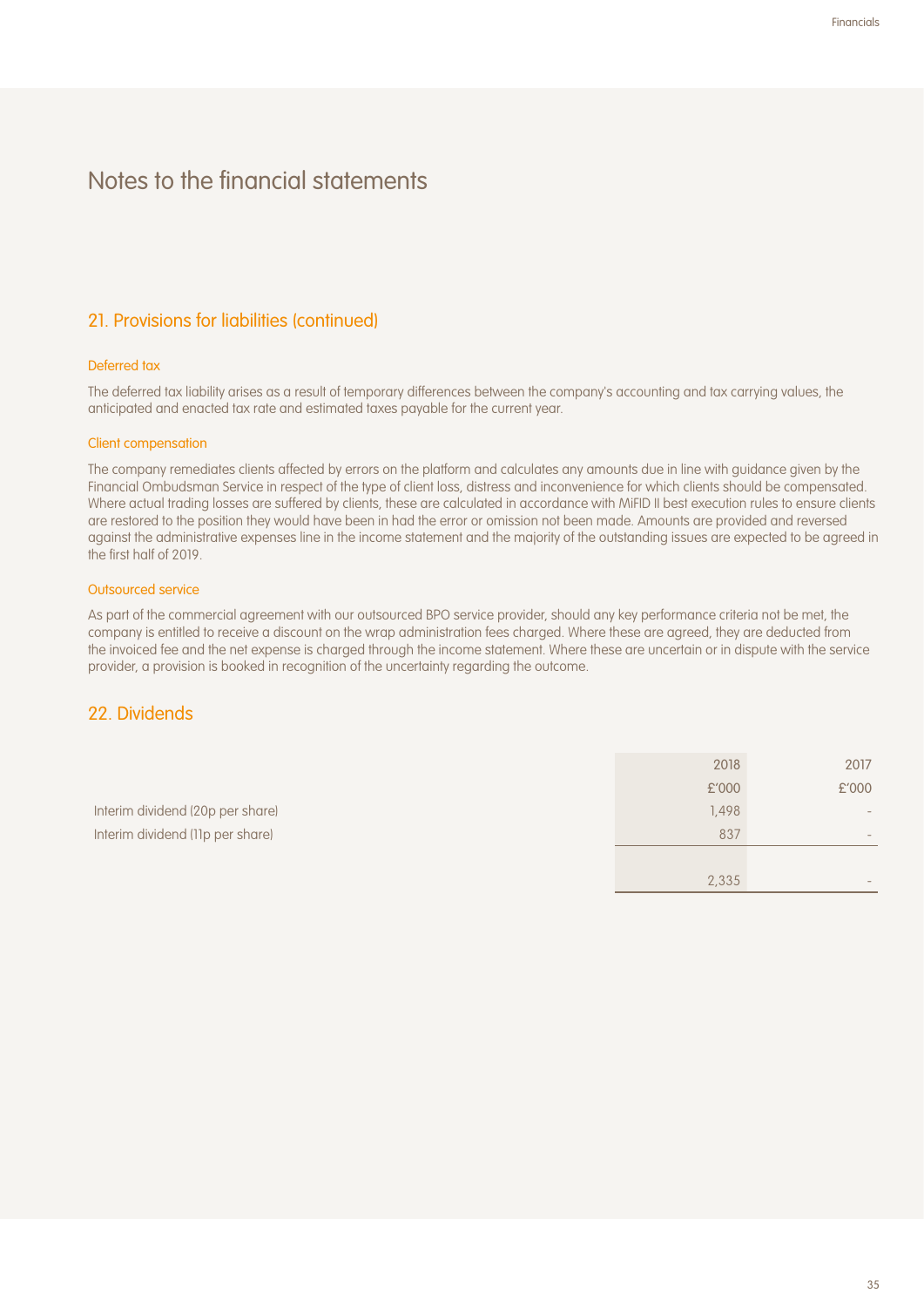## 23. Share capital

|                                                        | 2018  | 2017  |
|--------------------------------------------------------|-------|-------|
|                                                        | £'000 | £'000 |
| Shares classified as equity:                           |       |       |
| Allotted, called up and fully paid                     |       |       |
| 7,595,000 ordinary shares of £1 each (2017: 7,595,000) | 7.595 | 7.595 |

There is a single class of ordinary shares, representing the nominal value of shares that have been issued. There are no restrictions on the distribution of dividends and the payment of capital.

There were no shares issued during the year.

|                                                     | 2018  | 2017  |
|-----------------------------------------------------|-------|-------|
|                                                     | £'000 | £'000 |
| Shares classified as debt:                          |       |       |
| Allotted, called up and fully paid                  |       |       |
| 50,000 preference shares of £1 each (2017: £50,000) | 50    | 50    |

## 24. Reserves

#### Retained earnings

Retained earnings includes all current and prior year retained profits and losses.

#### Fair value reserve

Investments held on the platform for operational purposes were recognised and measured at fair value with gains and losses recognised in the fair value reserve.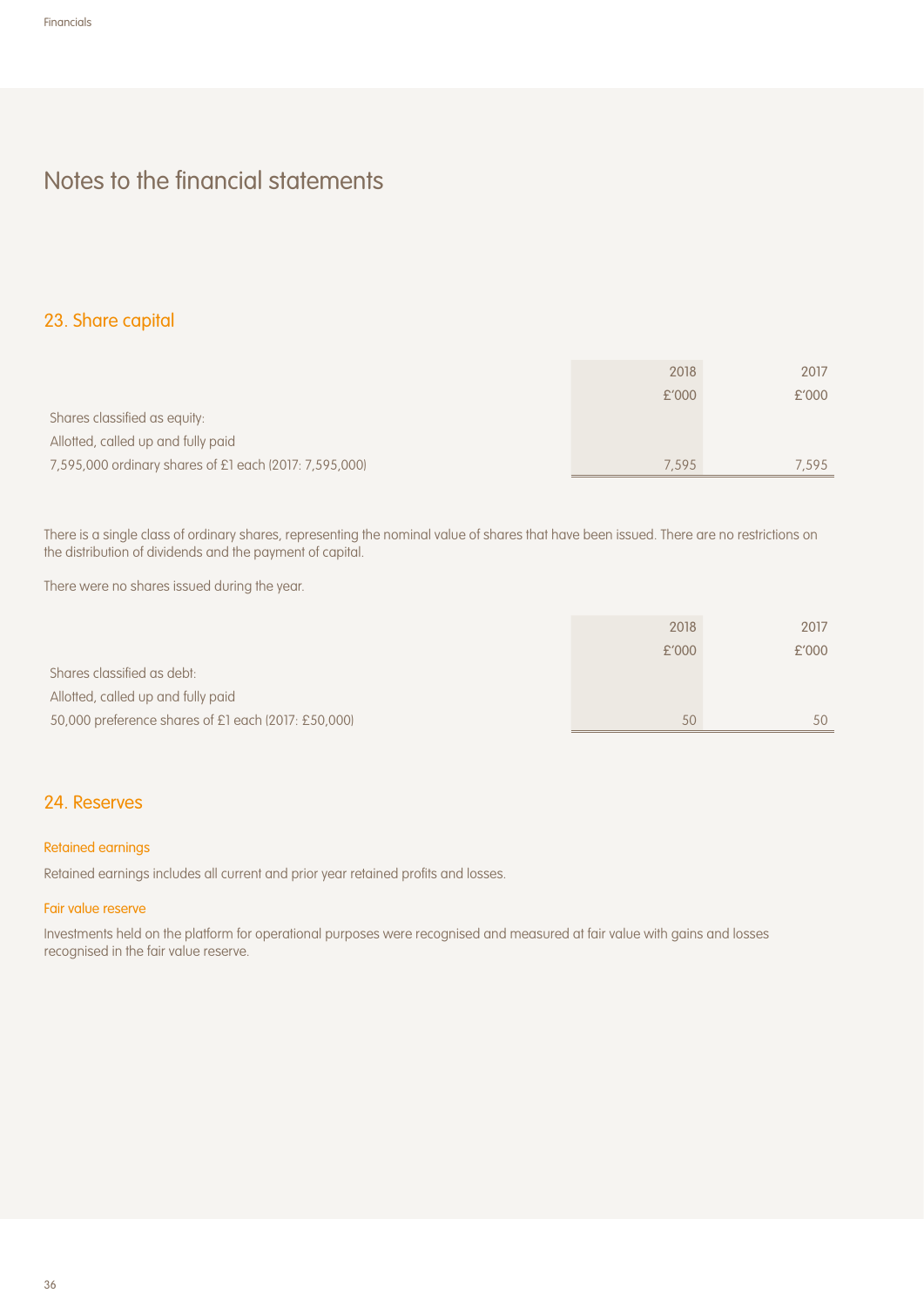## 25. Related party transactions

As a 100% subsidiary of NFG, the company is exempt from disclosing transactions with entities that are part of the group, in accordance with the requirements of FRS 101 section 8(k).

## 26. Ultimate controlling party

NFS is a company incorporated in England and Wales. The immediate parent undertaking is NFG, a company incorporated in England and Wales. There is no one controlling party.

NFG is the parent undertaking of the largest and smallest group of undertakings to consolidate these financial statements at 31 December 2018. The consolidated financial statements of NFG can be obtained from Companies House or the Company Secretary at Nucleus HQ, Greenside, 12 Blenheim Place, Edinburgh, EH7 5JH or the group's website www.nucleusfinancial.com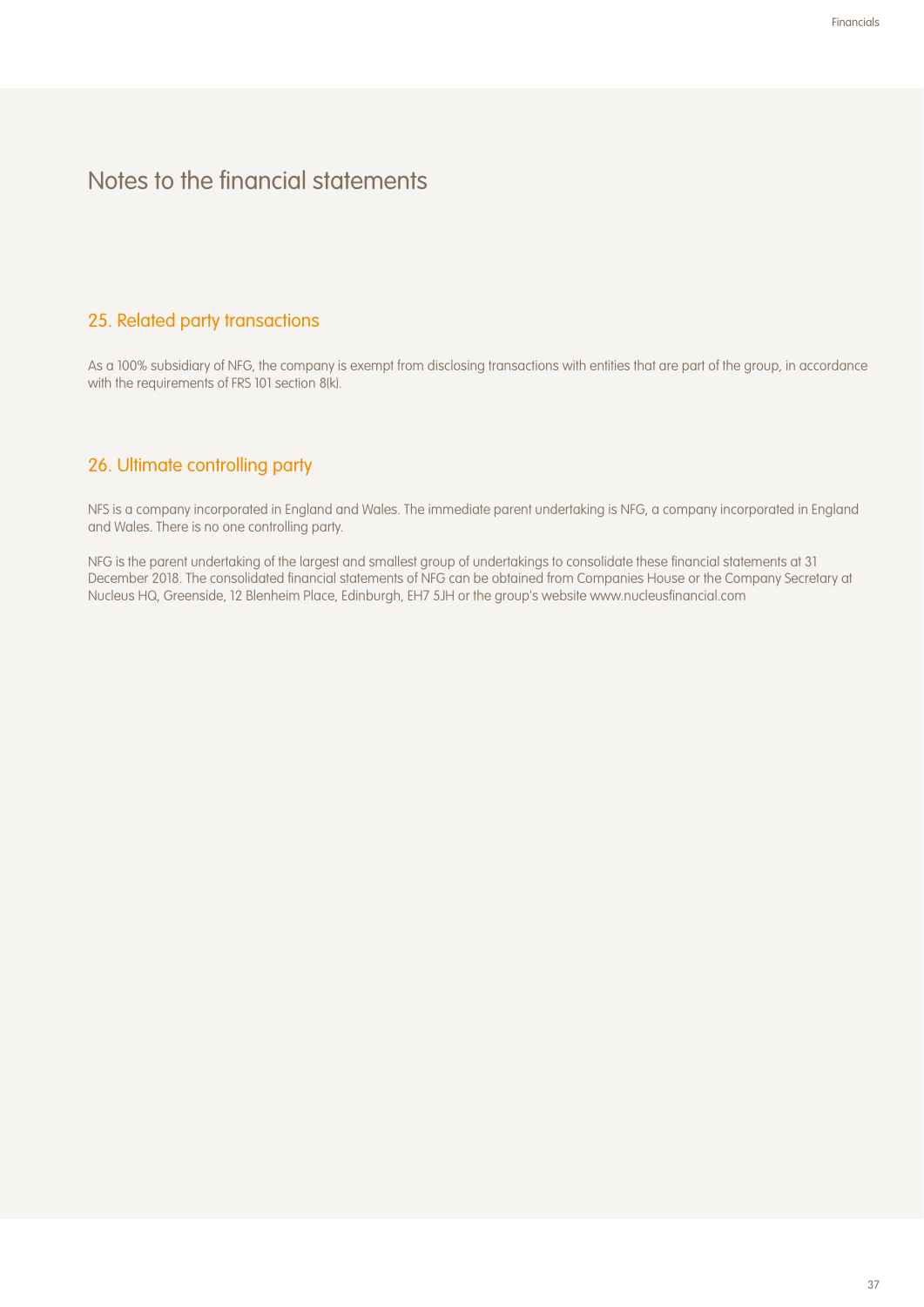# Company information

### **Directors**

T Dunley-Owen D R Ferguson S J Geard J P Gibson M G Hassall J A Levin J C Polin J A A Samuels

### Company secretary

N C Megaw

## Registered number

05629686

## Registered office

Elder House St Georges Business Park 207 Brooklands Road Weybridge Surrey England KT13 0TS

## Independent auditors

PricewaterhouseCoopers LLP Atria One 144 Morrison Street Edinburgh EH3 8EX

## **Bankers**

The Royal Bank of Scotland Plc Aldgate Union 7th Floor 10 Whitechapel High Street London E1 8DX

The Royal Bank of Scotland International Ltd 280 Bishopsgate London EC2M 4RB

Bank of Scotland plc PO Box 17235 Edinburgh EH11 1YH

Investec Bank plc 30 Gresham Street London EC2V 7QP

Lloyds Bank Plc Threadneedle Street Chelmsford Legg St Osc 1 Legg Street Chelmsford CM1 1JS